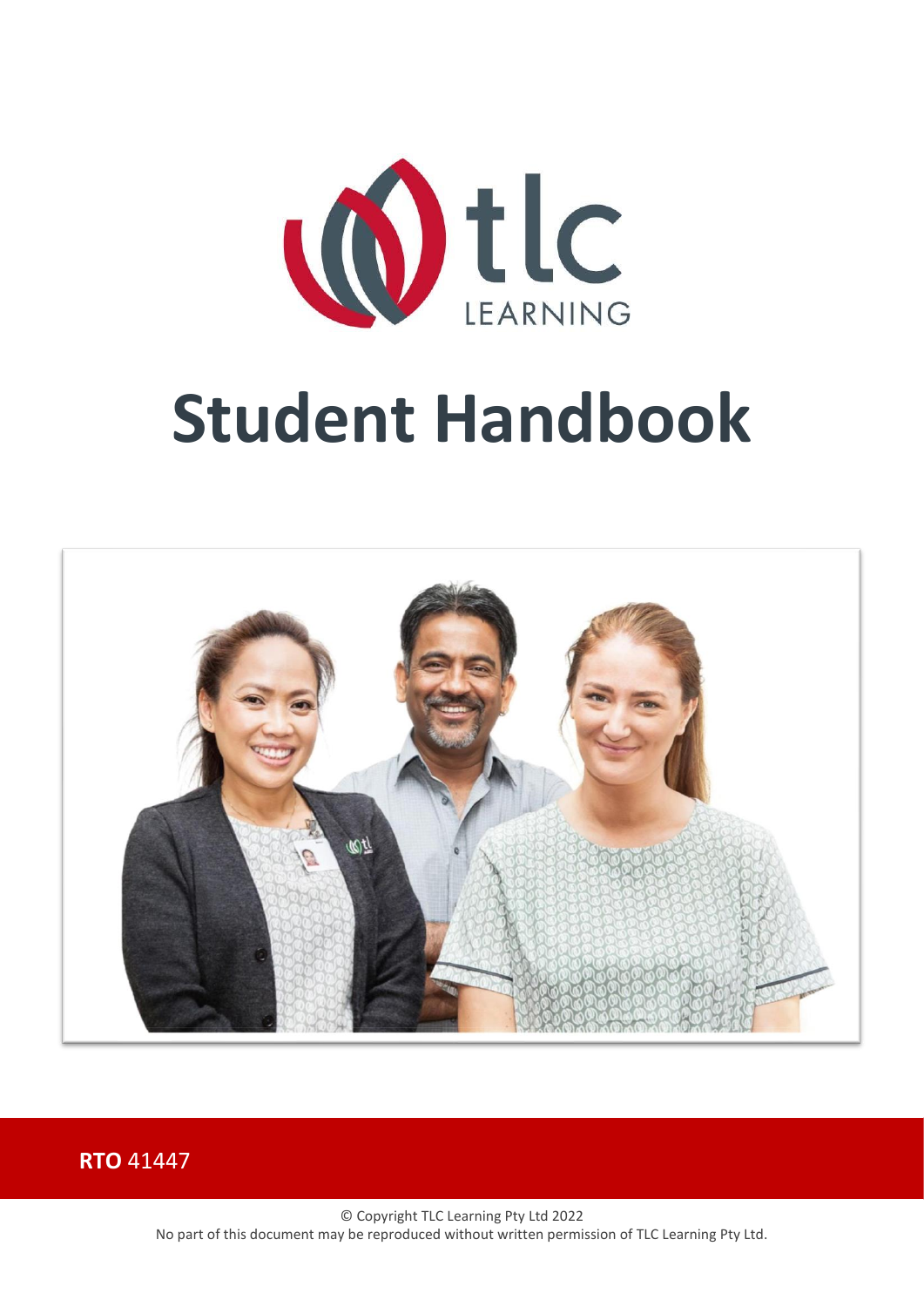

# **Table of Contents**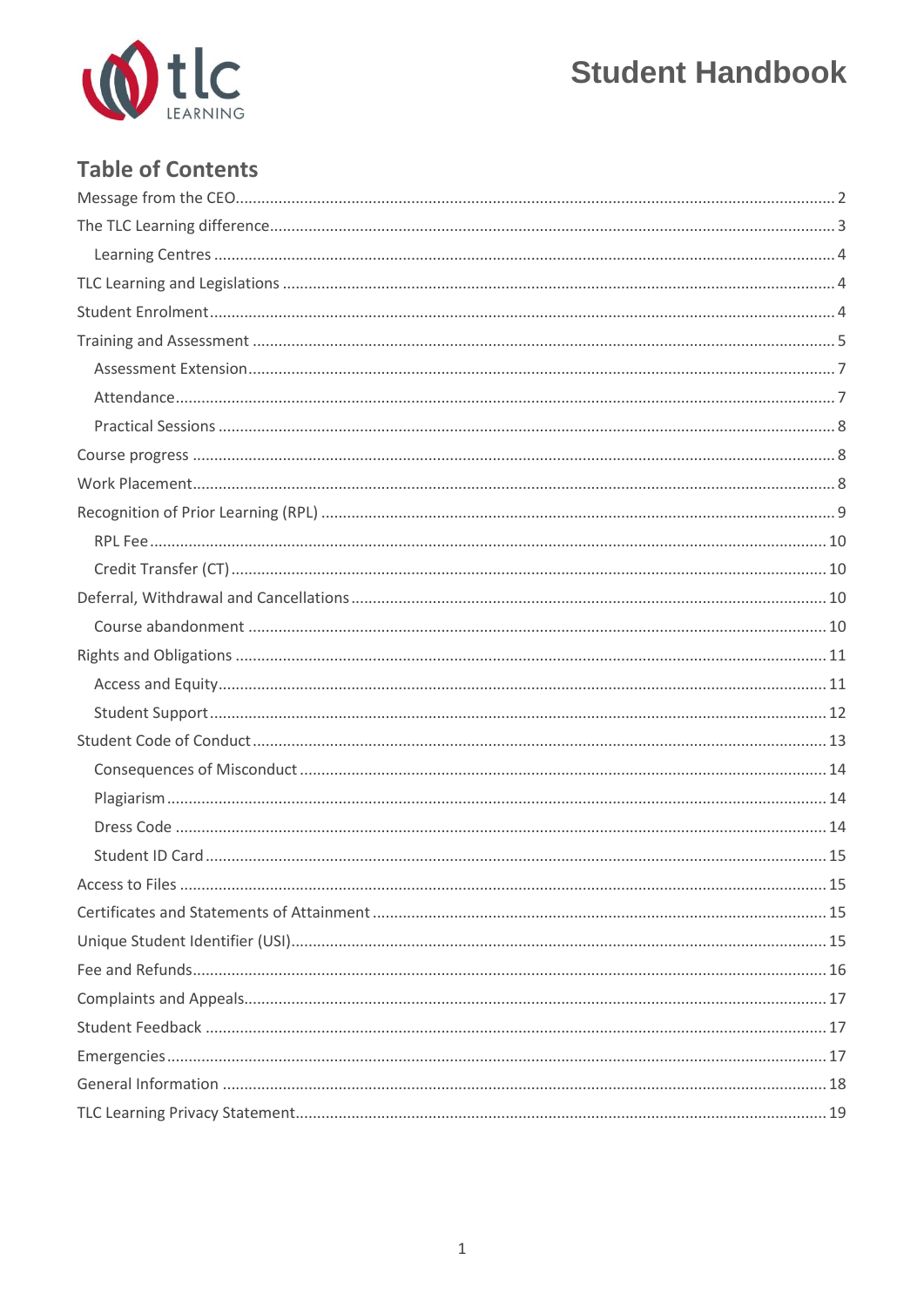



### <span id="page-2-0"></span>**Message from the CEO**

Welcome to TLC Learning and congratulations for taking a step towards your rewarding career.

TLC Learning is part of the TLC Healthcare organisation that also encompasses TLC Aged Care, a leader in the aged care industry for more than 20 years, and TLC Primary Care that owns and operates the state-of-the-art medical centres that are co-located with our aged care homes.

Our mission is to be leaders in innovative and integrated healthcare renowned for providing wellbeing to our communities. It is with this philosophy in mind that we created TLC Learning.

Based on our extensive operational knowledge of aged care, we can offer you a unique training opportunity. TLC Learning reflects our passion for training the kind of high-calibre of carers that we want to see in our homes. Carers who are knowledgeable, experienced, committed and proud of their career choice.

On completion of your qualification, the training and knowledge that you will have received will ensure your 'work readiness' with up-to-date expertise in the industry.

During your time at TLC Learning you will enjoy our state-of-the-art learning centres, located in our TLC Aged Care homes. Our learning centres have been designed to provide you with an interactive experience that is unique to our organisation.

I wish you the best of luck with your studies, and more importantly great success throughout your career.

Regards

Lou Pascuzzi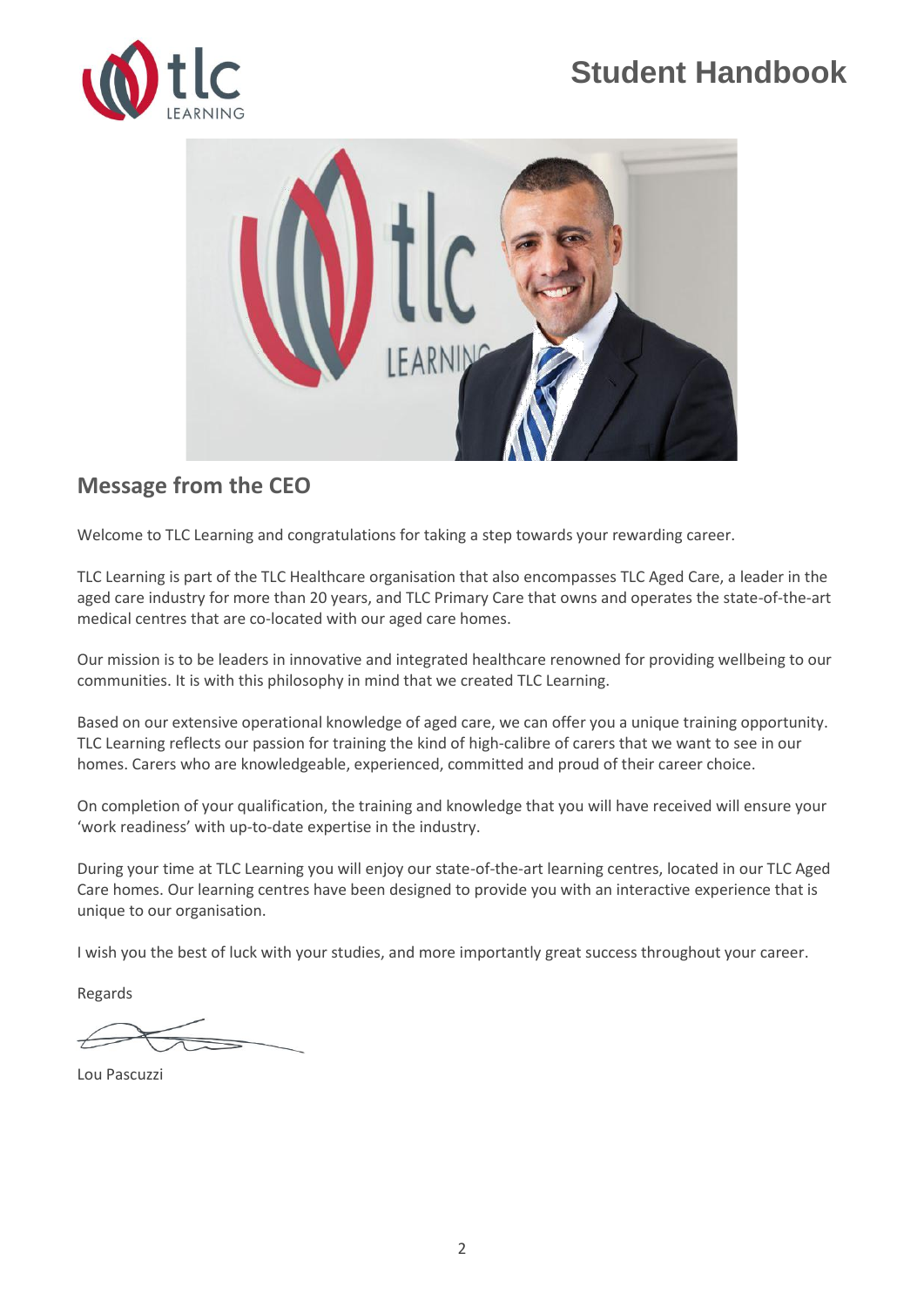

### <span id="page-3-0"></span>**The TLC Learning difference**

You are about to embark on a journey toward a new rewarding career. This handbook will provide you with a comprehensive range of information about our principles and practice in the delivery of your course.

The information contained in this handbook applies to all students of TLC Learning. Our objective is to provide you with a training environment that is constructive to both personal and professional growth. Please take the time to read this student handbook as it contains important information.

We look forward to seeing you thrive on your journey toward your exciting and rewarding career.

Before we go further, we would like to tell you more about who we are.

TLC Learning Pty Ltd is a Registered Training Organisation (RTO), registered by the Australian Skills Quality Authority (ASQA) to deliver training and assessment services for nationally accredited qualifications under the provision of the *Standards for RTOs 2015*.

TLC Learning's scope of registration can be viewed at: [https://training.gov.au/Organisation//details/41447.](https://training.gov.au/Organisation/details/41447)

TLC Learning emphasise on integrity and high quality learning solutions.

Our trainers and assessors are highly qualified and experienced in their respective areas in which they train and assess. They look forward to providing the best and bringing out the best in each learner, for the workplace and the industry sector.

To find out more about our services, our people, our approach, and our course offers, please visit our website at [www.tlclearning.edu.au.](http://www.tlclearning.edu.au/)

#### **TLC Learning offers:**

- **Premium training:** High quality training with up-to-date and evidence based material will be provided by knowledgeable and devoted professional educators.
- **Flexibility:** We understand that life is busy. You might be working while studying or have family commitments. For these reasons, we offer a combination of flexible delivery modes, including online, classroom based face-to-face training, self-directed learning, and practical 'hands-on' skills.
- **Relevance:** Practical and relevant experience and placements facilitated in our own TLC facilities in Victoria.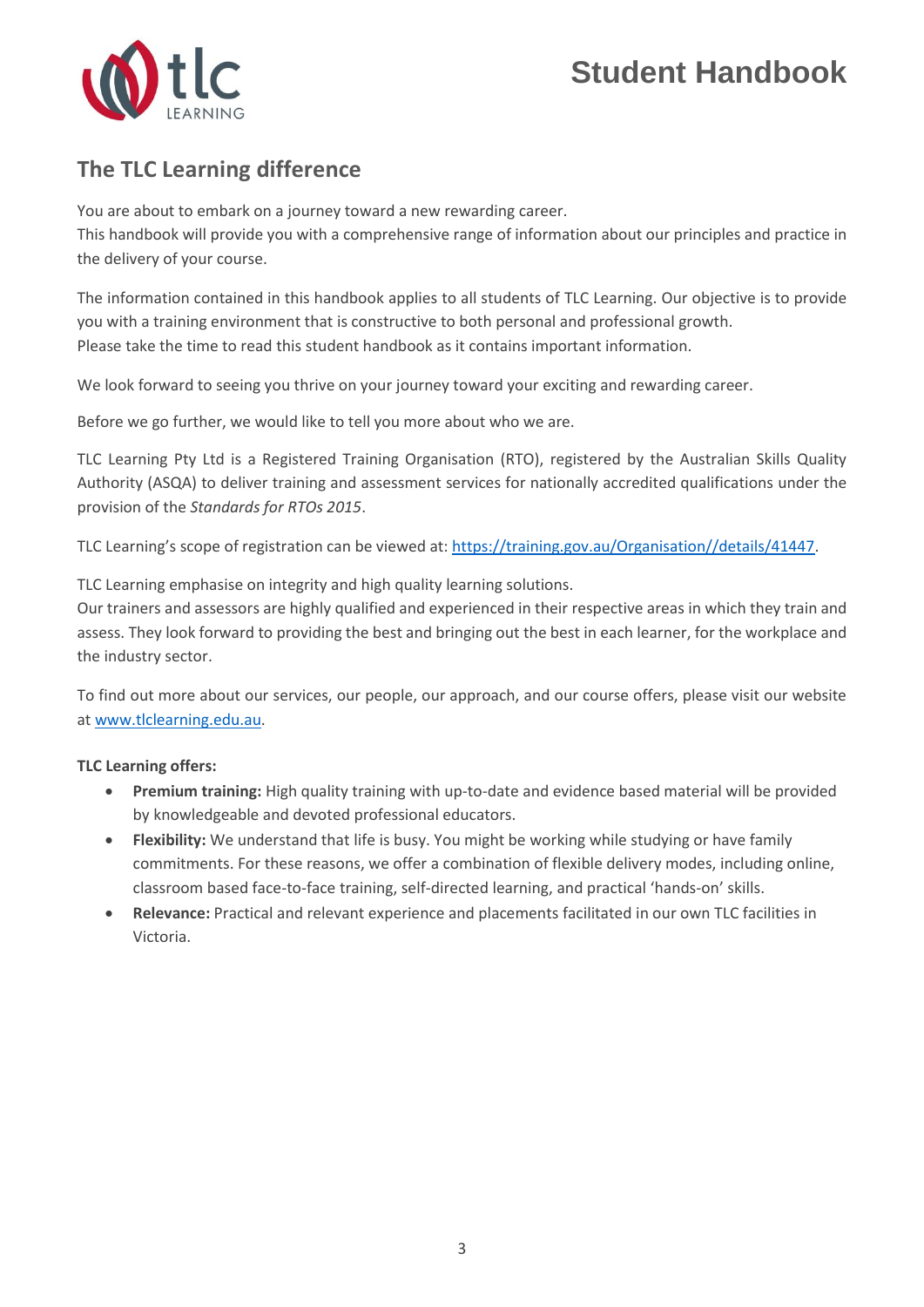

#### <span id="page-4-0"></span>**Learning Centres**

|                              | Level 10, St Kilda Road, Melbourne VIC 3004     |
|------------------------------|-------------------------------------------------|
| <b>TLC Head Office</b>       | Ph: 1300 852 532                                |
|                              | Email: mytraining@tlclearning.edu.au            |
| <b>TLC Marina</b>            | 385 Blackshaws Road, Altona North VIC 3025      |
| <b>TLC Warralily Gardens</b> | 614-620 Torquay Rd, Armstrong Creek VIC 3217    |
| <b>TLC Sunlight</b>          | 43 Laurel Street, Whittlesea VIC 3757           |
| <b>TLC Clifton Views</b>     | 217 - 241 Queens Parade, Fitzroy North VIC 3068 |
| <b>TLC The Heights</b>       | 39 - 41 Mitcham Road, Donvale VIC 3111          |

### <span id="page-4-1"></span>**TLC Learning and Legislations**

There is some legislation that governs our obligations as a Registered Training Organisation (RTO), our obligations to you as our clients, and relate to the industry that we are conducting training for. The legislation that particularly affects Vocational Education and Training includes:

- State & Commonwealth Legislation
- Education and Training Reform Act 2006
- Vocational Education and Training Act 1990
- Charter of Human Rights and Responsibilities Act 2006 (Vic)
- Disability Act 2006
- Aged Care Act 1997
- Work Health and Safety Act 2011
- Racial And Religious Tolerance Act 2001
- Racial Discrimination Act 1975 (Commonwealth)
- Sex Discrimination Act 1984 (Commonwealth)
- Human Rights and Equal Opportunity Commissions Act 1986 (Commonwealth)
- Disability Discrimination Act 1992 (Commonwealth)
- Age Discrimination Act 2004 (Commonwealth)
- Disability Standards for Education 2005 (Commonwealth)
- Privacy Act 2014
- Standards for RTO 2015

### <span id="page-4-2"></span>**Student Enrolment**

To enrol in a course of study at TLC Learning, you will need to contact our head office in Melbourne. Our representative will contact you to arrange an interview session and:

- Conduct a Pre-training Review and Language, Literacy & Numeracy (LLN) assessment and provide you with feedback
- Discuss entry requirements of the course you are applying to enrol in
- Discuss your learning requirements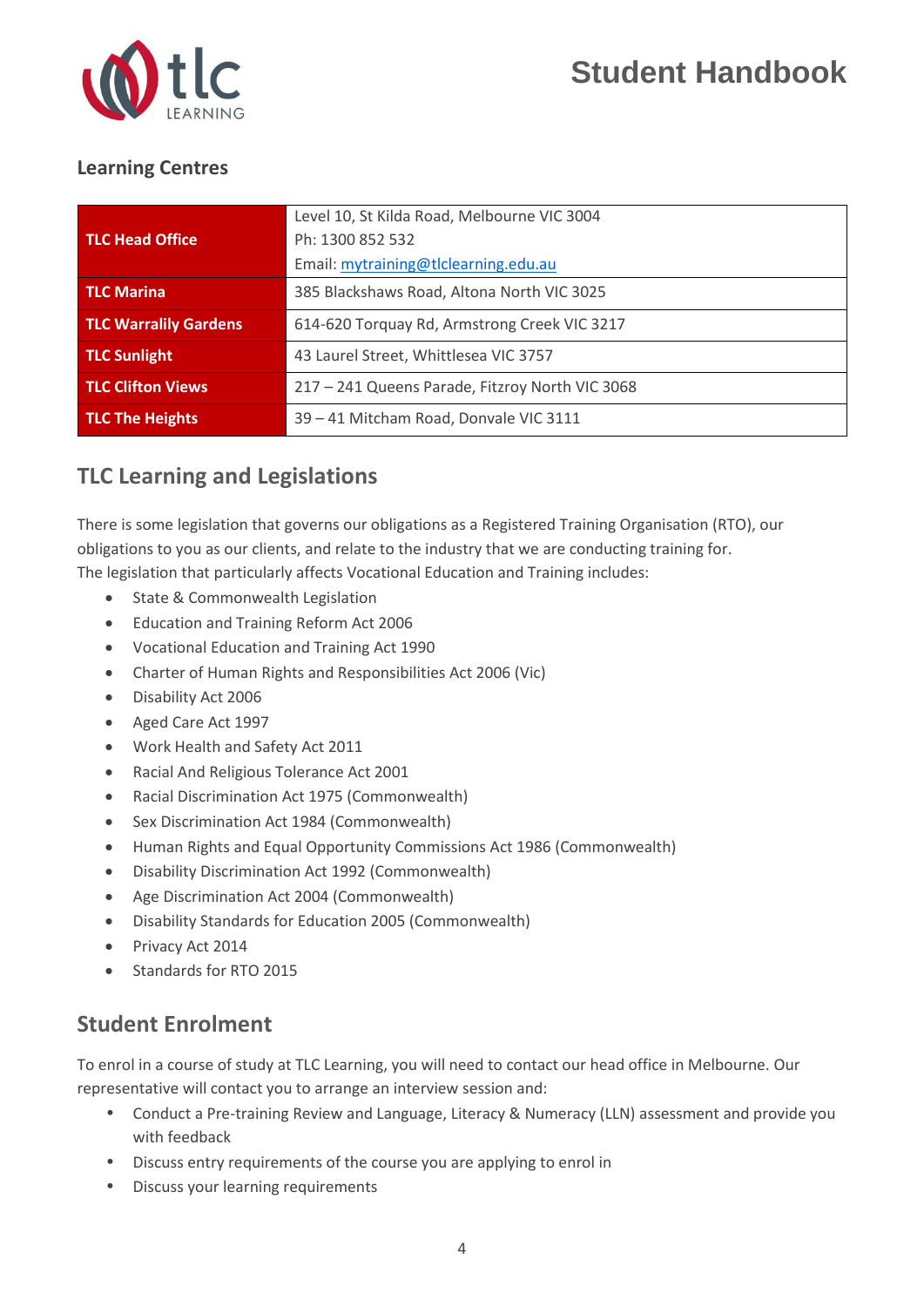

- Provide you with information about course fees and any administration/resources fees (where applicable)
- Discuss information of work-placement (if applicable)



TLC Learning is committed to the enrolment when the organisation has the capacity to deliver the course for which you are enrolling and where you:

- are 18 years or above at the time of course commencement
- have met the entry requirements for the relevant course
- have completed and signed a comprehensive Enrolment Form
- have provided all supporting information/documentation (where applicable)
- have understood and agreed to the TLC Learning's policies, procedures and code of conduct
- have paid the prescribed fees as per approved payment plan

If any applicant does not meet any requirements, TLC Learning may advise of any appropriate training you may need (at your own cost) that will develop your foundation skills before the vocational training begins.

At enrolment, TLC Learning will collect your personal information such as your contact number, email, address etc. Under Privacy Act 2014, TLC Learning cannot disclose the information to third parties without your written consent. However your personal information may be required to be made available by TLC Learning to Commonwealth and State Government and other related authorities. By signing the TLC Learning enrolment form, you agreed for TLC Learning to disclose your personal information to Commonwealth and State Government authorities upon request.

Detailed information about each course offered and all relevant Policies and Procedures are available on our website [\(www.tlclearning.edu.au\)](http://www.tlclearning.edu.au/).

### <span id="page-5-0"></span>**Training and Assessment**

Your training program is delivered through a variety of ways. The flexibility in training delivery incorporates options that best suit your needs. Learning may take place in (but not limited to):

- Classroom
- Workplace
- Simulated environment
- Self-paced
- Any combination of above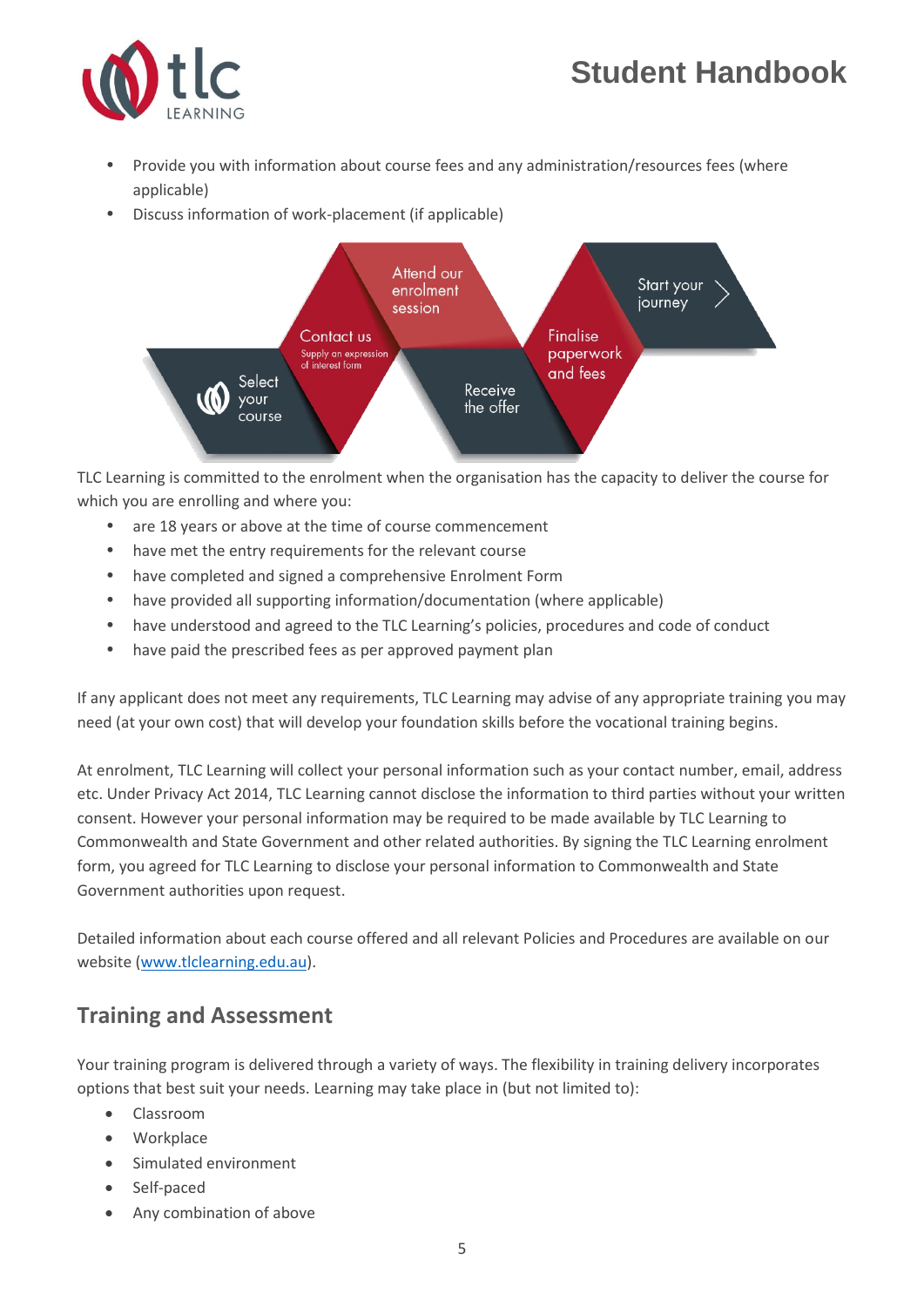

Regardless of where the training takes place, all students are governed by TLC Learning's policies and procedures as well as:

- Codes of conduct for a specific workplace facility.
- Emergency and evacuation procedures for that location.
- Any lawful directive from any TLC Learning's authorised employee

Assessments have been developed for each unit of competency based on the essential knowledge and required skills outlined in the relevant training package.

Each assessment will specify the criteria to be met and you must seek clarity from your educator should there be any aspect you feel is unclear.

For all paper-based assessments/exams, students are required to submit these in original and by the due date set by your trainer/assessor (unless a formal extension is approved). An Assessment may not be accepted if the following information is missing or incorrect:

- Student's Full name and the Group he/she belongs to (where applicable).
- Unit of Competency Code and Title
- Assessment type
- Trainer/Assessor name
- Student's signature and Date submitted

Examples of assessments could include (but not limited to):

- Online activities / questionnaire / knowledge tests
- Written assessments and exams
- Workbook activities / Quizzes
- Observation / Demonstration
- Assessment in a Skills Lab and/or other assessment in a simulated environment
- Examples of work completed or special projects
- Interviews and/or Group discussions
- Role plays
- Third party reports (e.g. workplace supervisor report)
- Verbal and/or Written presentations
- Case Studies / Problem based scenarios
- Projects / Research tasks
- Work-placement assessment
- Specific tasks set by your Assessor
- Any combination of above

#### **Students must keep a copy of their written assessment before submitting an original**.

All required assessment within a unit of competency are assessed as **Satisfactory** or **Not Satisfactory**. And the final result for a unit of competency is marked as **Competent** or **Not Yet Competent**. Students will be provided with feedback on their assessment and the determination of them being Competent or Not Yet Competent.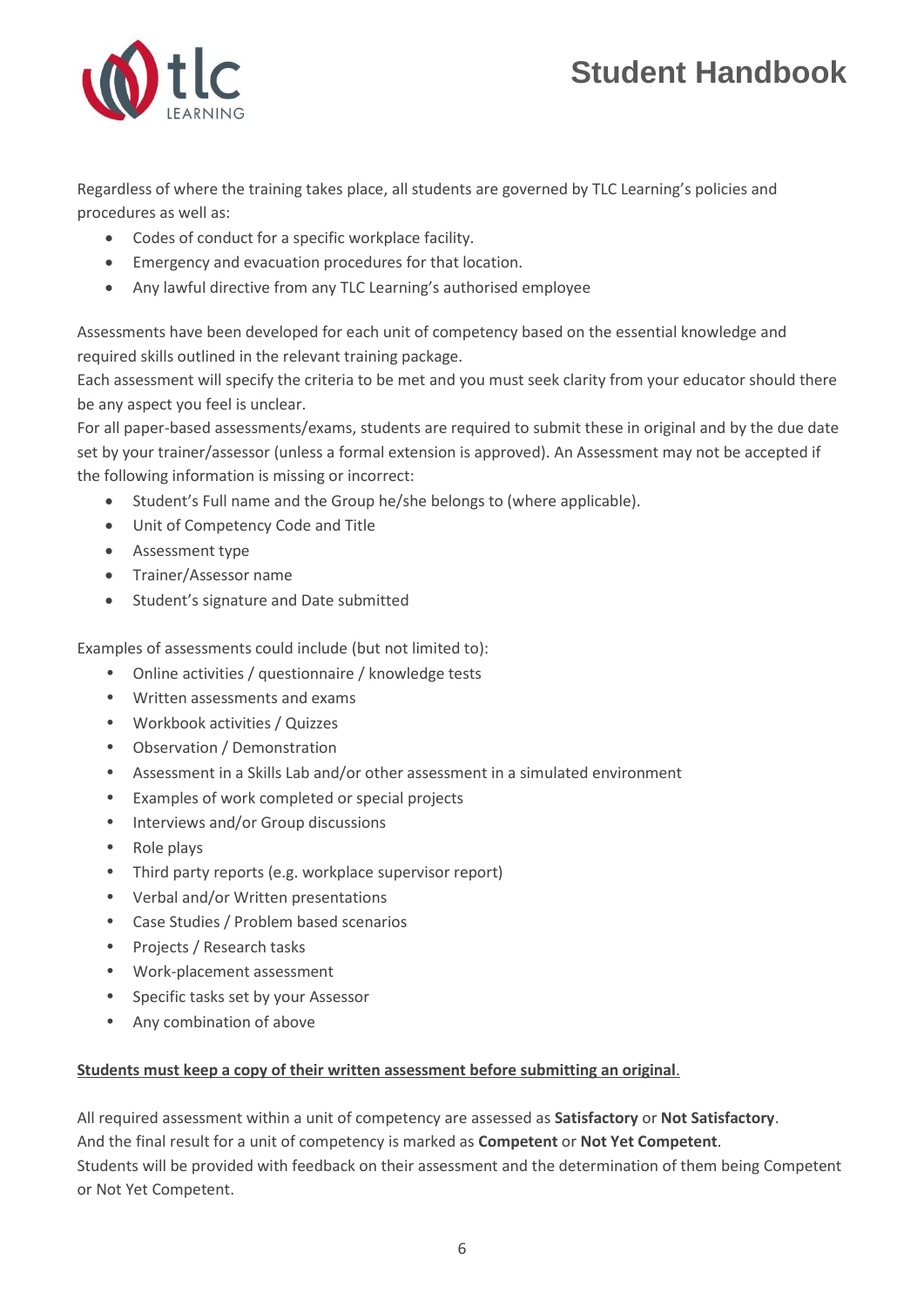

A student is given maximum of 3 attempts for each assessment in a unit of competency. Based on the level of understanding demonstrated, you may be asked to address the gaps in your evidence by re-submitting or re-demonstrating part or all of your assessment. If an assessment is *Not Satisfactory* in a 3<sup>rd</sup> attempt, the student may repeat the entire unit of competency

(additional unit fee may apply).

You may also be counselled by your educator and provided with options in regards to continuance in the course based on your ability to meet the academic progress. You may be offered some additional support, counselling and assistance (if required). At this stage, you may not be permitted to continue in the course until your outstanding assessments have been satisfactorily completed.

#### <span id="page-7-0"></span>**Assessment Extension**

If you are unable to meet the date set for submission of assessment tasks you must contact your educator and discuss the need for extension. A request for extension must be submitted in writing and be approved by your educator before the assessment is due. A maximum of 2 weeks extension may be granted for assessments considering the nature of the request.

Where a student fails to submit an assessment or does not attend a scheduled activity/examination without previously arranging an extension, it is deemed to be a first attempt. The student is then permitted to submit an assessment (or attend an examination) on/by a subsequent date and this is deemed to be their second attempt.

#### <span id="page-7-1"></span>**Attendance**

Being present at all your training sessions is important to your success and to ensure you don't fall behind academically. Students who regularly attend classes have better outcomes, including employment outcomes. Attendance provides you with the opportunity to develop your skills, knowledge and values required to demonstrate competence.

All participants are required to maintain a high level of attendance. The trainer/assessor will record your attendance either on an Attendance Sheet or our online Student Management System for each training and assessment session. If any participant leaves a class early or arrives late, this will be recorded as well. The attendance record allows us to ensure that students are safe if there is any need for emergency evacuation from the building etc.

You are required to notify your educator prior to any training and/or assessment that you are unable to attend. You may be asked to provide a medical certificate or where applicable a Statutory Declaration. If a student is more than 30 minutes late for a session the trainer has the right to refuse entry. This may result in the student failing to progress with their training. Entry to a session may be influenced by:

- A risk assessment of any activities being undertaken at that time.
- The potential of disruption to other students.
- Whether this is an ad-hoc or regular occurrence.

Students who are identified as being at risk of failing to maintain satisfactory course progress are invited to engage in a review of course progress. TLC Learning defines students who are at risk of failing to maintain satisfactory course progress as those who: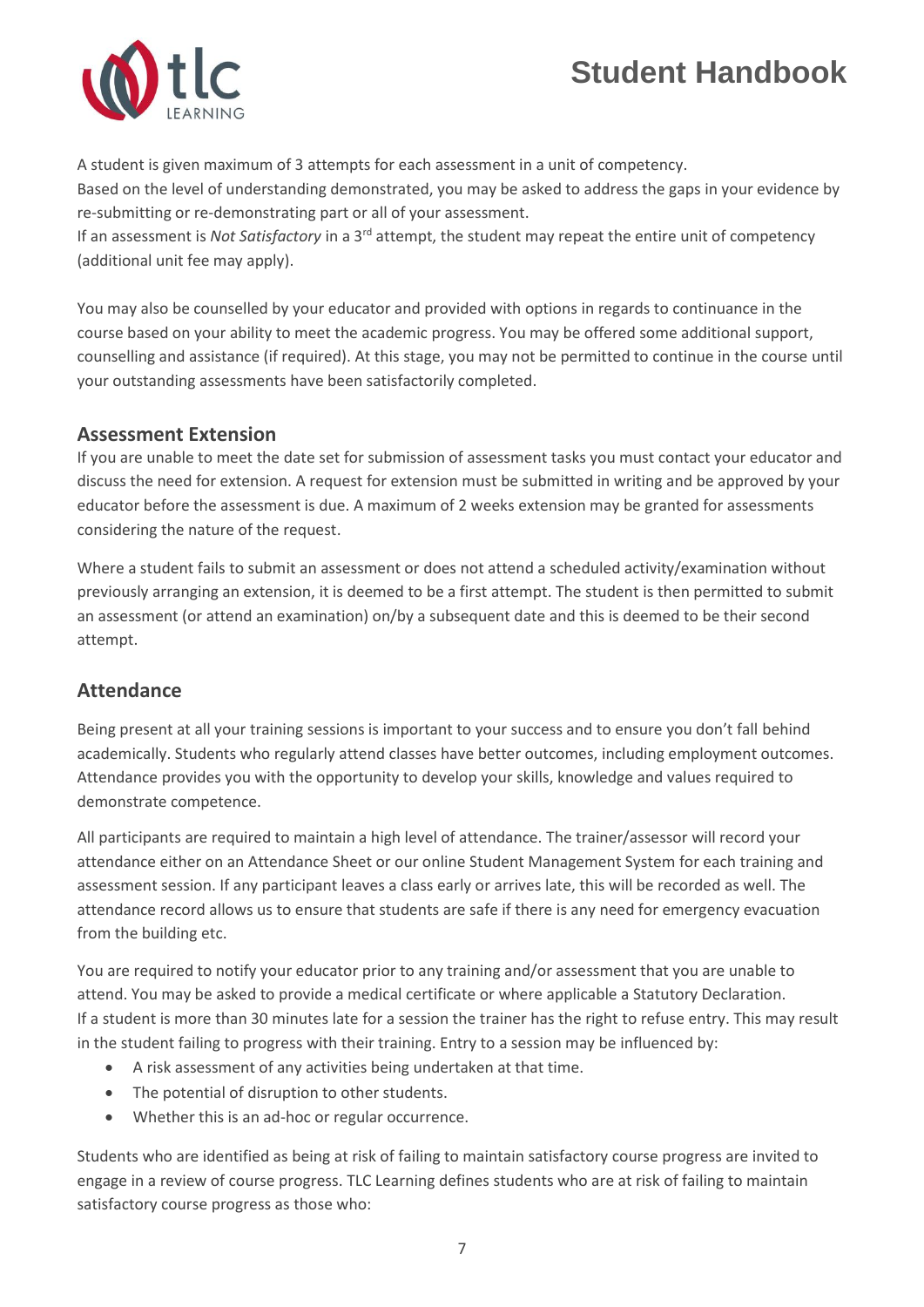

- do not maintain high level of attendance (especially without notification);
- do not participate actively and regularly;
- do not submit assessments by the due date without formally applying for an extension;
- fail two or more units within a study period or the same unit more than once.

If you believe that you may be disadvantaged in the learning environment as a result of disability, language, culture, gender, age or other perceived barriers, you should first discuss this with your trainer before applying for a formal complaint.

#### <span id="page-8-0"></span>**Practical Sessions**

Practical sessions often include exercises and activities that form part of the overall assessment for a unit of competency. They also often require individual student participation.

Attendance at all practical sessions are mandatory. If you are unable to attend a session for any reason, please notify your educator at least a day prior to the session.

If missing a session is not avoidable, it is your responsibility to obtain notes or handouts from the educator or a fellow student. You are also required to contact your educator to arrange a make-up session.

If you have missed too many practical sessions, you are likely to be not adequately prepared for your assessments and/or work-placements, which may lead to a result of 'Not Yet Competent' for that unit of competency and may create delays in your training pathway.

Only in exceptional circumstances will you be permitted to sit missed assessments. TLC Learning reserves the right in our discretion to permit sitting missed assessments.

### <span id="page-8-1"></span>**Course progress**

Course progress is monitored closely throughout the duration of each course. If you are considered to be at risk of not meeting course requirements you may be provided with additional support and where appropriate a support plan will be implemented to assist you.

You must achieve a Satisfactory result in all assessment tasks to be deemed as Competent in the unit overall. The result of Competent in each unit must be attained in order to progress through the course and receive the full qualification on completion.

If you have received Not Satisfactory result after your 3<sup>rd</sup> attempt for any assessments in a unit, you will receive a result of Not Yet Competent (NYC).

**Note:** If you have received NYC for more than 2 units, you may be required to defer to a later group. You may also be liable to repay for these units depending on your circumstances. A maximum of 1 deferral is allowed before you may be withdrawn from the course.

### <span id="page-8-2"></span>**Work Placement**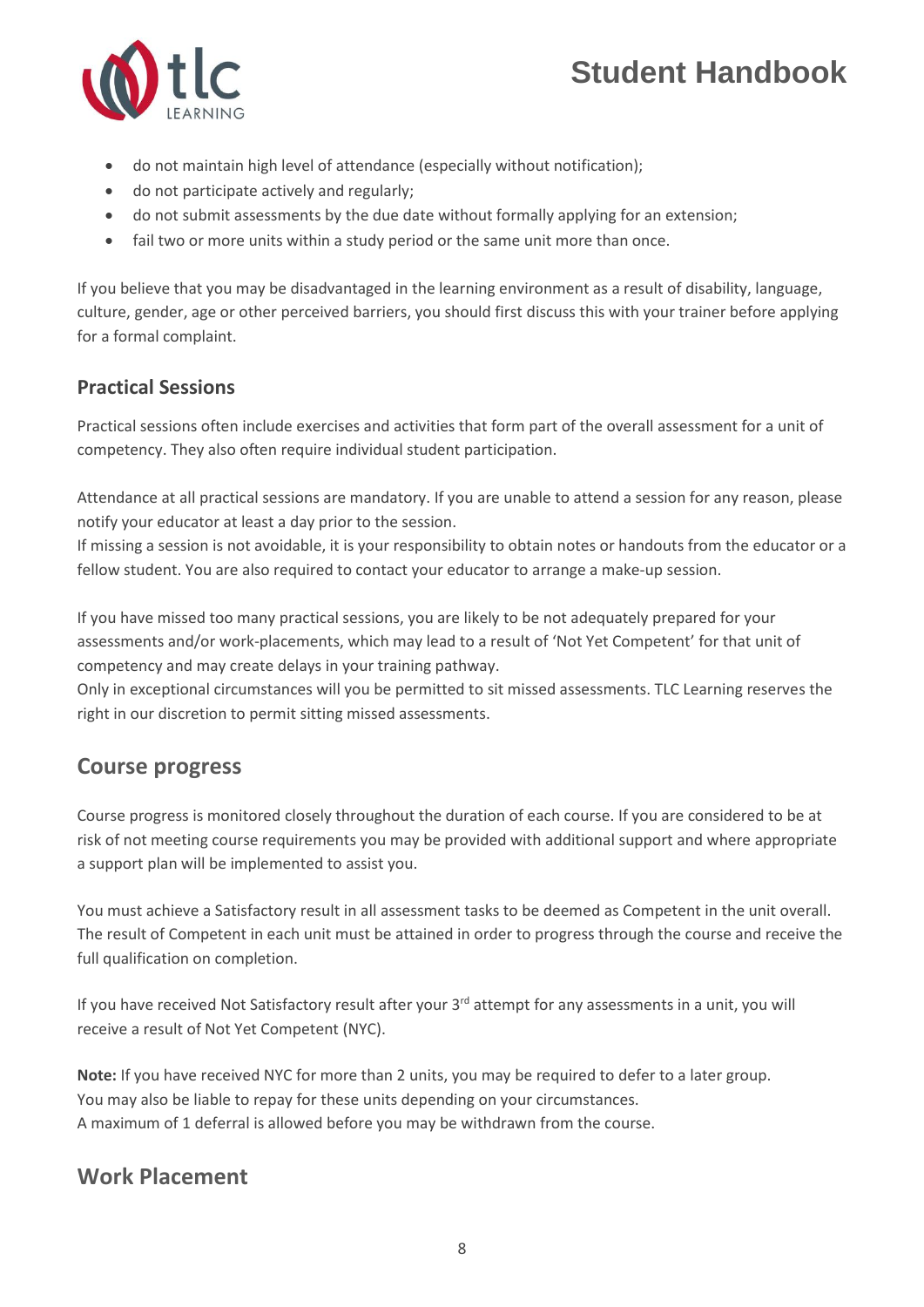

In order to put into practice what you learnt and gain experience, you may be required to complete a compulsory work-placement (depending on the course you are enrolling in).

Some of these may be undertaken in full time mode. It means that it requires your attendance for 5 days per week.

It is important to note that the placement shifts may include weekends and/or public holidays as determined by the placement host facility. If you have any concern of how it might impact your current job or commitments, please discuss this with your trainer.

During your work placement, every learning opportunity must be utilised. You may increase your confidence and competence during this valuable time to help you access successful employment after completion of your course.

Depending on the course you are enrolling in, you may be required to provide (prior to commencing workplacement) a National Criminal Check, NDIS Check, a current Immunisation record with evidence of up to date vaccinations, a Manual Handling certificate and a First Aid certificate.

You'll be provided with the Work-Placement Kit that includes detailed information to help you understand the placement requirements.

TLC will arrange your work-placement at one of the TLC Aged Care centres. All work-placements are unpaid and are bound by an agreement between RTO, Host Employer & Student.

Please read the course information (available at [www.tlclearning.edu.au\)](http://www.tlclearning.edu.au/) to see if your chosen course requires a mandatory work-placement.

# <span id="page-9-0"></span>**Recognition of Prior Learning (RPL)**

RPL is an assessment that assesses the competencies you may have acquired through formal and informal learning (work / life experience). It helps us determine to what extent you meet the requirements specified in the training package or VET accredited course.

The main principle of RPL focuses on the outcomes rather than how, when or where the learning occurred. It gives you credit for skills and knowledge acquired at work and at home, or through hobbies and other activities.

We offer all students the opportunity to apply for RPL however, a reasonable amount of experience in the area of their chosen course/units is expected from an applicant.

It is important to note that a grant of RPL is not guaranteed and student will need to provide sufficient evidence to be assessed against the current competencies.

When an assessment is completed via RPL, the requirements of the assessment standards do not change. The variety of evidence gathered are considered in making an assessment decision however may be longer than when the assessment is completed through 'traditional' assessment activities.

Your assessor will ensure that the evidence is authentic, valid, reliable, current and sufficient.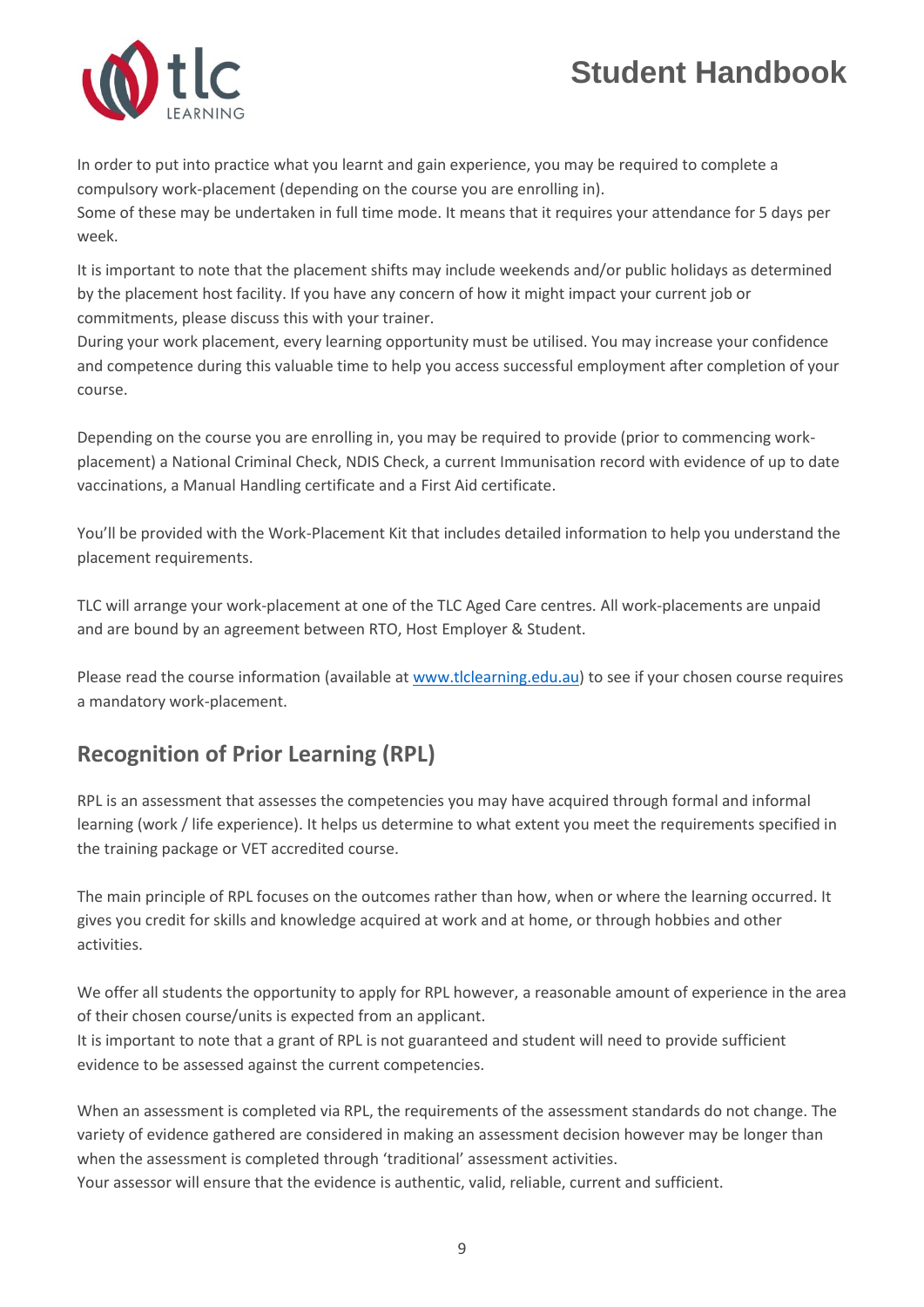

Each unit of competency is addressed individually and there are several stages in the RPL process:

- Self-assessment
- Submission of relevant evidence
- Assessment of evidence
- Interview and/or Demonstration and/or Observation tasks
- Gap training (if required)

#### <span id="page-10-0"></span>**RPL Fee**

If the student is applying for RPL for a full qualification, the fee charged is the same as normal course fee. If the student is **not** applying for RPL for a full qualification, the fee is charged per unit of competency. This may reduce the fee for the full qualification if the student decides to enrol at a later stage. The overall course duration may be reduced if RPL is granted for units of competency.

### <span id="page-10-1"></span>**Credit Transfer (CT)**

TLC Learning will accept and mutually recognise the Qualifications and Statements of Attainment awarded by another RTO.

You may be eligible for a credit transfer if you have achieved a 'Competent' result in the same unit of competency at another Registered Training Organisation.

If the unit of competency you are applying CT for is superseded but equivalent to the new one, direct CT may be granted. Should the superseded unit of competency not be equivalent, you may seek RPL or enrol in the unit.

There's no fee charged for a Credit Transfer application. The overall course duration may be reduced if CT is granted for units of competency.

A USI transcript can be used as evidence for accredited training achieved since January 2015.

If you'd like to apply for RPL or CT, please refer to RPL & CT Policy and Procedure available at our website [\(https://www.tlclearning.edu.au/student-information/policies-and-procedures/\)](https://www.tlclearning.edu.au/student-information/policies-and-procedures/).

# <span id="page-10-2"></span>**Deferral, Withdrawal and Cancellations**

If you wish to Defer or Withdraw from a course, you must do so in writing using the 'Change to Enrolment Form' (available at [www.tlclearning.edu.au\)](http://www.tlclearning.edu.au/). Please note that a deferral is not automatically granted.

If required, schedule an appointment with your educator or TLC Learning coordinator to review your need to defer and to ascertain the group to defer into as part of course progression.

A maximum period of 6 months will apply for all deferrals. Decisions regarding deferral options are subject to superseded qualifications and teach out periods related to each course of study.

Complete the withdrawal and deferral form and return it either in person or via email to [mytraining@tlclearning.edu.au.](mailto:mytraining@tlclearning.edu.au)

#### <span id="page-10-3"></span>**Course abandonment**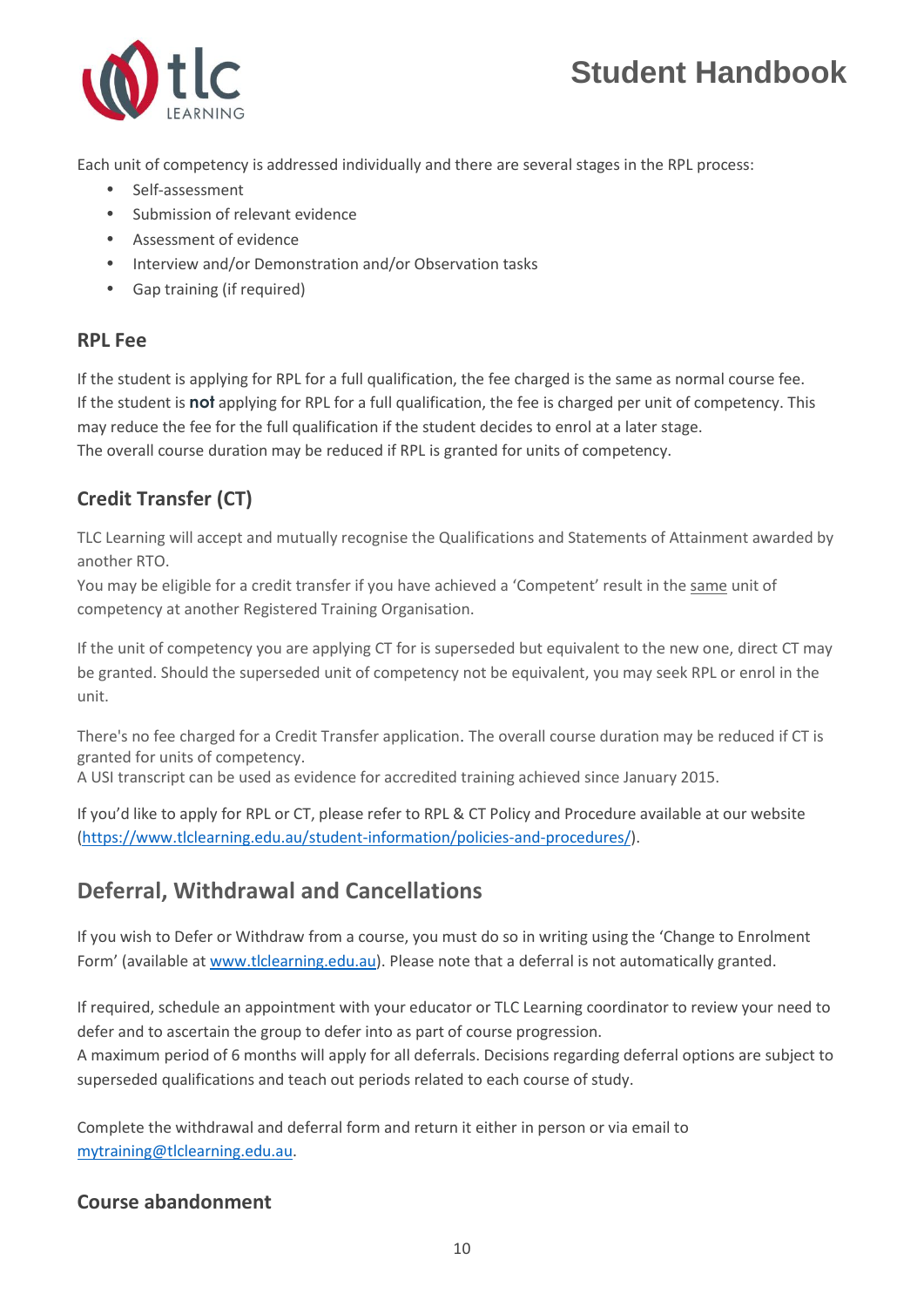

If you fail to attend 8 consecutive planned sessions or contacts without notification, you will be considered to have abandoned your course.

In the event of course abandonment, your enrolment will be terminated and you will be required to pay any outstanding fees for which you are liable. No evidence of your studies will be provided to you until outstanding fees are paid in full. A written notice will either be sent to your address or email on file.

### <span id="page-11-0"></span>**Rights and Obligations**

TLC Learning guarantees to deliver the agreed training and assessment services to students upon commencement of their course. In the event that TLC Learning withdraws the qualification due to extenuating circumstances, we will ensure that students are either offered a place into another course or transferred to another RTO to enable them to complete the studies at no additional cost or alternatively TLC Learning will issue a refund of course fees that relate to training not yet delivered to the student.

TLC Learning will issue students with a Statement of Attainment for any units completed within their course of study provided any outstanding fees are paid.

TLC Learning incorporates adult learning principles throughout the delivery of its training programs. You are encouraged to take responsibility for your learning and to actively participate in the learning and assessment process. You are encouraged to:

- Prepare for training sessions by completing the subject reading prior to scheduled classes
- Participate appropriately in all training sessions
- Undertake all training and assessment requirements in line with designated deadlines
- Speak with your educator or workplace supervisor regarding any issues you may experience
- Participate in evaluation activities and offer constructive feedback regarding your course
- Expect that TLC Learning trainers will treat you with politeness and respect and reciprocally treat trainers in the same manner
- Use formal complaints procedures if you experience any difficulties with TLC Learning staff once all informal avenues have been exhausted.

**NOTE:** TLC Learning does NOT guarantee that a learner will successfully complete the training product on its scope of registration. And does NOT guarantee that a learner will obtain a particular employment where this is outside the control of the RTO.

#### <span id="page-11-1"></span>**Access and Equity**

TLC Learning recognises different students' values and apply access and equity principles throughout all of our policies and procedures to promote open, fair, clear and equal participation of all students in our training products, to foster an environment free of discrimination and harassment, and to assist students to identify and achieve their desired outcomes.

No one is discriminated, harassed or treated unfairly.

Any employee, trainer/assessors, student or visitor found to be discriminating against; harassing or victimising others will be subject to serious disciplinary action.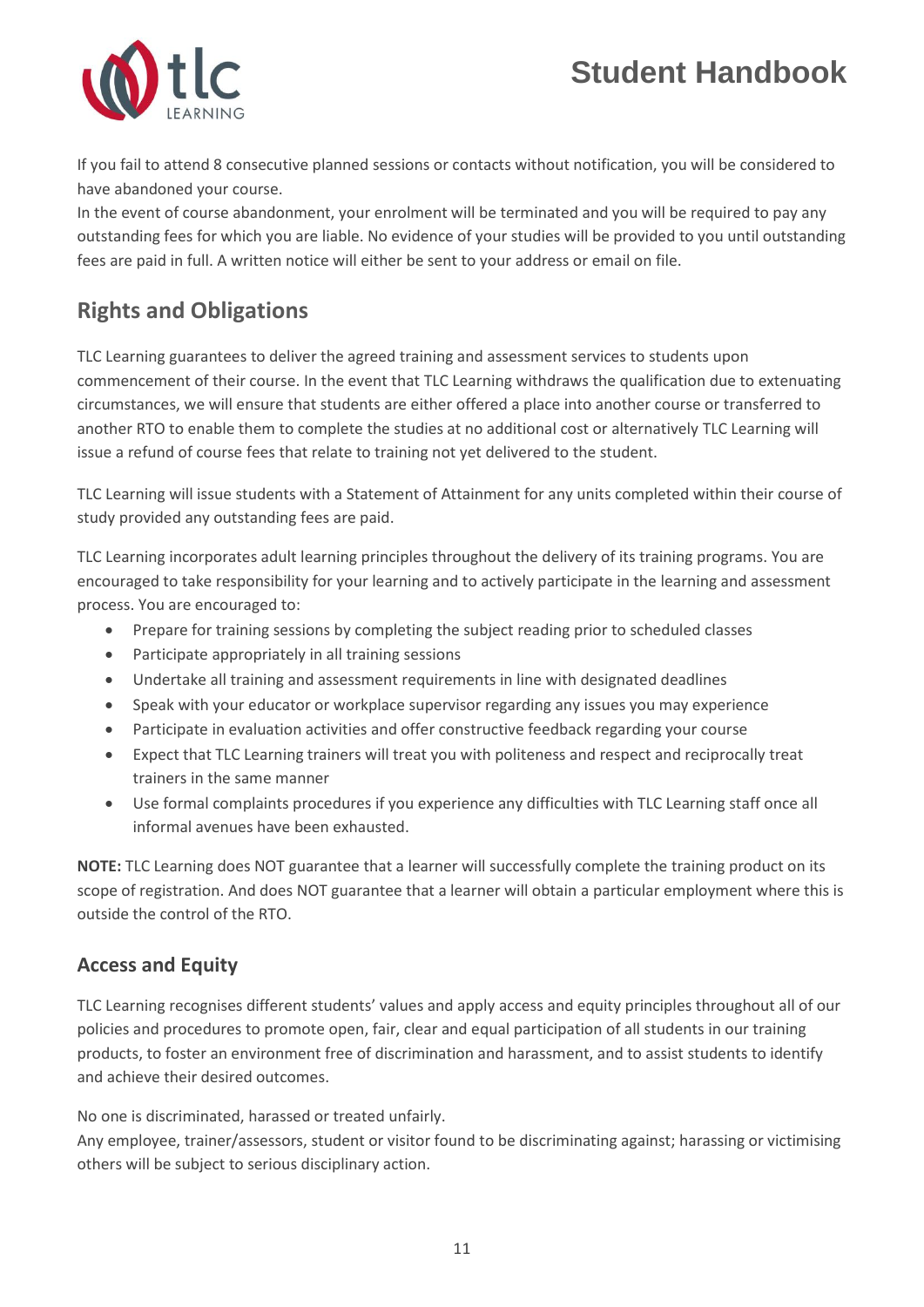

All participants have equal access to our courses and assessments irrespective of their gender, culture, linguistic background, race, socio-economic background; disability, age, marital status, pregnancy or sexual orientation.

All participants who meet course and entry requirements will be accepted into our courses. Where our courses have a limited number of available places, these will be filled on the *first come first serve* basis. Any issues or questions regarding access and equity can be directed to our RTO Manager.

All students have the right to:

- Be treated fairly and with respect by all students and staff.
- Not be harassed, victimised or discriminated against on any basis.
- Learn in a supportive environment, which is free from harassment, discrimination and victimisation.
- Learn in a healthy and safe environment where the risks to personal health and safety are managed and minimised.
- Be given clear and accurate information about their course, training and assessment arrangements and their course progress.
- Receive training and assessment that is in accordance with the requirements of the accredited course and endorsed Training Package.
- Be issued with qualifications and/or statements of attainment when a program of study has been successfully completed.
- Access the information TLC Learning holds about them by providing reasonable time-frame.
- Have their complaints dealt with fairly, promptly, confidentially and without retribution.
- Make appeals about procedural and assessment decisions.
- Provide feedback to TLC Learning on the student services, training, assessment and support services they receive.

Where there are any changes to agreed services, TLC Learning will advise students as soon as practicable, including in relation to any third-party arrangements or a change in ownership.

#### <span id="page-12-0"></span>**Student Support**

Student support includes any educational and support services that you may need during your training. We provide you with access to the necessary support to meet the requirements of the training product as specified in training packages or VET accredited courses. In some cases this may include referring you to third party specialist providers of support. There are no costs associated with internal support and for referring students to external services.

We use a variety of methods to identify your support needs as part of the selection process. The aim is to identify any additional assistance you may require in areas such as literacy, numeracy or physical capabilities to complete each course.

Your trainer should be your first point of contact for any assistance you may require relevant to the course. If in the case where your trainer cannot assist, they will endeavour to guide you to the most appropriate service and/or resource that may be of assistance to you.

We take into account the relevant procedural requirements including but not limited to:

• Workplace Health and Safety;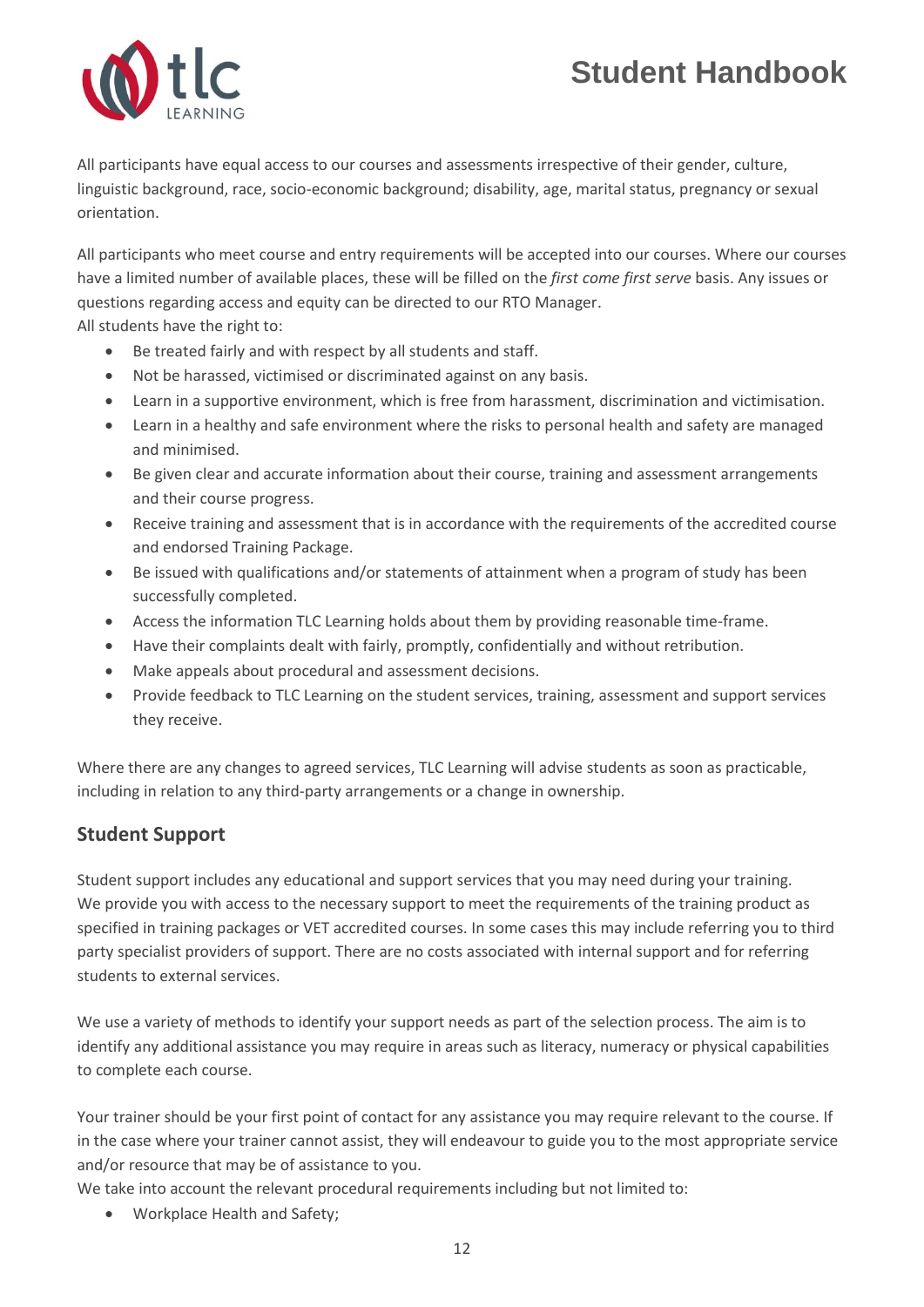

- The review of payment schedules when requested;
- Learning/articulation pathways and RPL opportunities;
- Provision for special learning needs including of language, literacy and numeracy;
- Provision for special cultural and religious needs;
- Reviewing/inspection of all training sites prior to first use and at least once a year thereafter;

We take no responsibility if you fail to achieve course outcomes due to a learning difficulty you might experience if you have not made us aware of such difficulty and if we do not have the capacity to meet the requirements of that learning difficulty.

We meet the fairness principles under the Competition and Consumer Act 2010 and the standards by offering a 'cooling off' period as appropriate. Please refer to Fee and Refund Policy for more information available at our website [\(https://www.tlclearning.edu.au/student-information/policies-and-procedures/\)](https://www.tlclearning.edu.au/student-information/policies-and-procedures/).

Any additional external support services will be at student's own cost.

### <span id="page-13-0"></span>**Student Code of Conduct**

All students are responsible for treating our facilities, staff, and resources with care, respect and courtesy. We aim to provide a high quality education and training service in which all students are encouraged to strive for excellence and fulfil their potential. Unacceptable behaviour may hinder the academic progress or work performance of others.

We reserve the right to recover costs from you if you are identified as causing damage through wilful acts or negligence, to our (and any of our partner organisation's) property or resources.

All students, throughout their training and involvement with TLC Learning, have the responsibility and are expected to:

- Treat all staff and other students and their property with respect and value their cultural diversity
- Respect the opinions and backgrounds of others.
- Not harass, victimise, discriminate against or disrupt others.
- Follow all safety policies and procedures as directed by staff.
- Report any perceived safety risks as they become known.
- Respect facilities and resources and follow relevant policies and procedures
- Not to bring any articles or items that may threaten the safety of self or others.
- Notify RTO staff as soon as possible in writing if any of their contact details change.
- Refrain from using mobile phones or other technology devices when advised not to by the trainer/assessor during class and/or during assessment/exam activities.
- Attend all training/placement on time and ensure that behaviour meets both the expectations of TLC Learning and the requirements of the particular workplace facility.
- Complete all assessment tasks, learning activities and assignments honestly and without plagiarism and cheating.
- Make regular contact with their Trainer/Assessor and submit all assessment tasks, assignments and other evidence of their work in original and on time.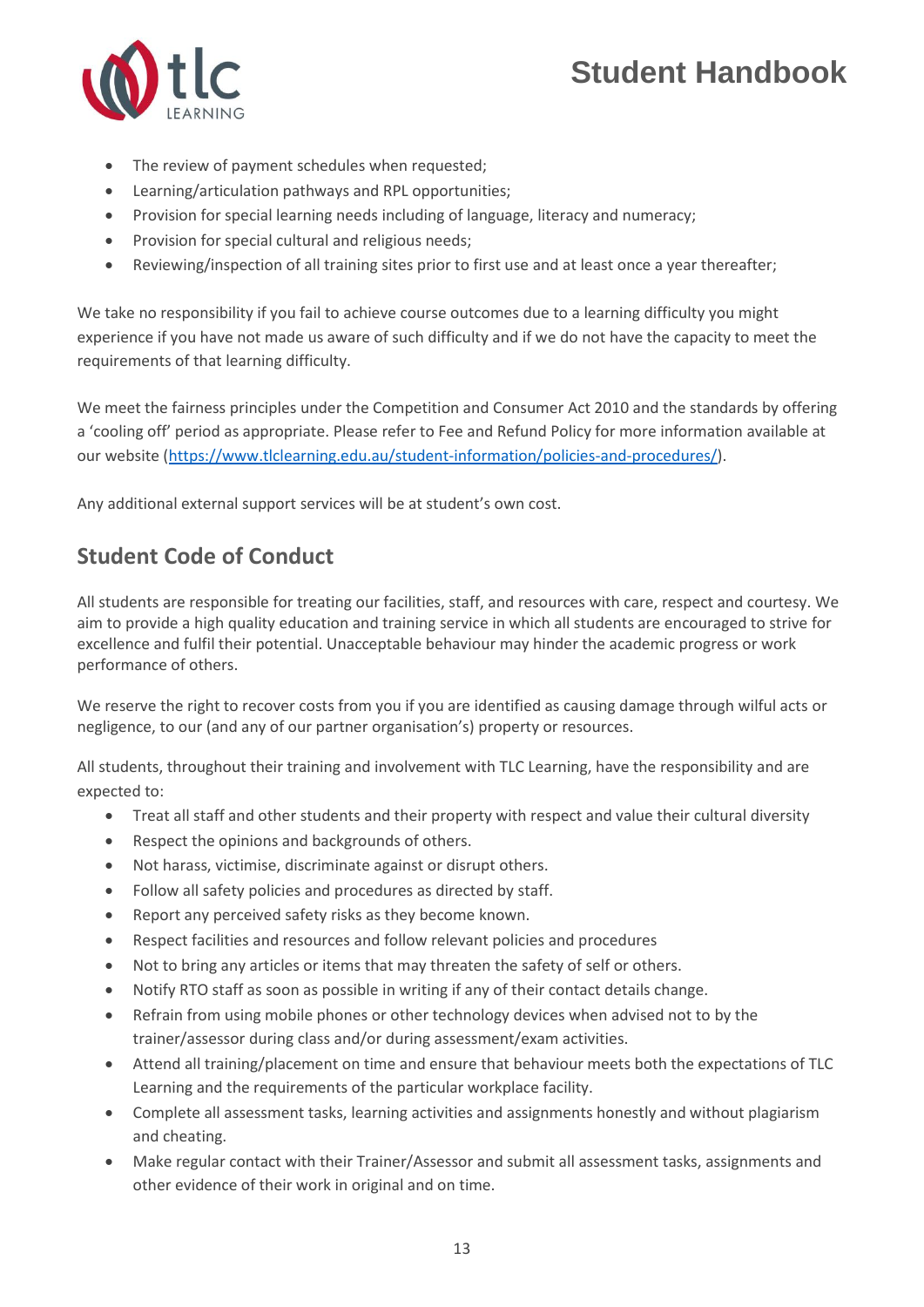

- Notify the trainer if they are unable to attend the training session for any reason at least a day prior to the commencement of the session.
- Refrain from smoking at training/placement venues and on the premises of TLC Learning.
- Provide up-to-date, accurate and timely information when requested.

#### <span id="page-14-0"></span>**Consequences of Misconduct**

The consequences of misconduct may vary and be dependent upon a range of circumstances. Examples of the consequences of misconduct can include, but are not limited to:

- Informal notice by a trainer/assessor or other staff member of the need to comply with the required standards of behaviour
- Re-assessment or re-submission of assessment activities
- Formal meeting with TLC Learning's Management staff to discuss the misconduct.
- Formal written warning.
- Request to provide a cause as to why they should be allowed to continue in the course.
- Suspension of an enrolment when no response received from student by the given time-frame
- Suspension of an enrolment until the misconduct is resolved.
- Full Cancellation of enrolment without a refund of fee.

#### <span id="page-14-1"></span>**Plagiarism**

Plagiarism is the action or practice of taking and submitting or presenting the thoughts, writings or other work of someone else as though it is your own work. Plagiarism includes any of the following, without full and appropriate acknowledgment to the original source(s):

- the use, in essays or other assessable work, of the whole or part of written work from any source including but not limited to a book, journal, newspaper article, set of lecture notes, current or past student's work, any other person's work, a website or database;
- the paraphrasing of another's work;

Plagiarism, either intentional or unintentional is a practice which runs counter to TLC Learning's values of quality, excellence and integrity. There is an expectation that students will prepare and submit work which is their own and which acknowledges the work of others.

If a student is found to have deliberately plagiarised the work of another - including copying the work of other students, consequences will apply. It is a key responsibility of an assessor to distinguish original from plagiarised work.

At RTO's discretion, consequences may include (but not limited to):

- Re-assessment / re-submission of an assessment/exam
- An unsuccessful result for the unit
- A counselling session (if appropriate)
- Suspension of enrolment unless the issue is resolved

#### <span id="page-14-2"></span>**Dress Code**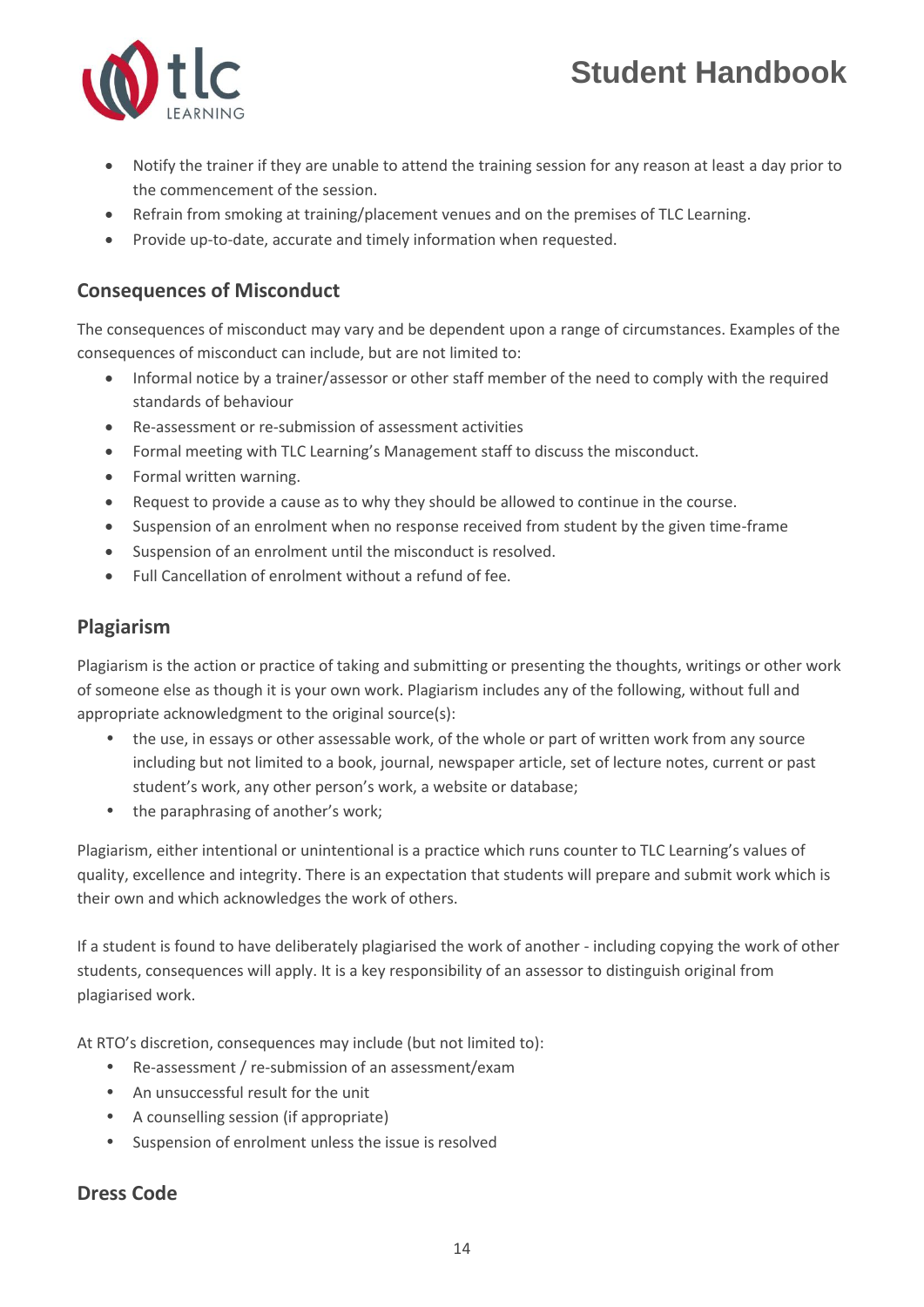

Please be aware that you may be required to wear a uniform at a practical session and/or work-placement. If you fail to respect the dress code, TLC Learning and/or workplace has the right to restrict your attendance. Please read the course information to see the uniform requirements of your chosen course (available at [www.tlclearning.edu.au\)](http://www.tlclearning.edu.au/).

### <span id="page-15-0"></span>**Student ID Card**

Following enrolment, you'll be issued with a Student ID Card which must be worn at all times whilst at training sessions and placement.

### <span id="page-15-1"></span>**Access to Files**

Students have access to their personal and academic records. You may request information kept on your student file. A minimum of 48 hours' notice is required.

Students' information is not disclosed to any third party without their written permission and that of their parent or guardian if under 18 (except as required by law and/or as required under the Standards for RTOs). Where a student consents to disclosure of information, this consent is kept on the student's file.

If you have changed your name legally and wish your study records to reflect this change, you must inform us in writing as soon as possible. You will need to provide appropriate certified documents as evidence.

To maintain confidentiality student records may only be accessed by trainers, administrators and TLC Learning's management. Some records are required by Commonwealth/State government bodies for reporting and compliance purposes.

# <span id="page-15-2"></span>**Certificates and Statements of Attainment**

Upon successful completion of all the requirements of your training program you will receive a Nationally Recognised Certificate. In cases where you do not complete the full requirements of the course, a Statement of Attainment for the individual Units of Competency successfully completed will be issued. **NOTE:** A Certificate or a Statement of Attainment cannot be issued without a verified Unique Student Identifier (USI). Please read the next (USI) section for more information.

TLC Learning will issue AQF Qualifications or Statements of Attainment within 30 days of course completion / withdrawal, provided there are NO outstanding fees.

TLC Learning will only issue AQF Qualifications and Statements of Attainment within its scope of registration that certify the achievement of qualifications from nationally endorsed Training Packages or qualifications, competency standards or modules from accredited VET courses in accordance with TLC Learning's policy for issuing certificates and statement of attainment.

# <span id="page-15-3"></span>**Unique Student Identifier (USI)**

From 1 January 2015 if you are undertaking nationally recognised training delivered by a Registered Training Organisation you will need to have a Unique Student Identifier (USI). This includes studying at TAFE or with a private training organisation, completing an apprenticeship or skill set, certificate or diploma course.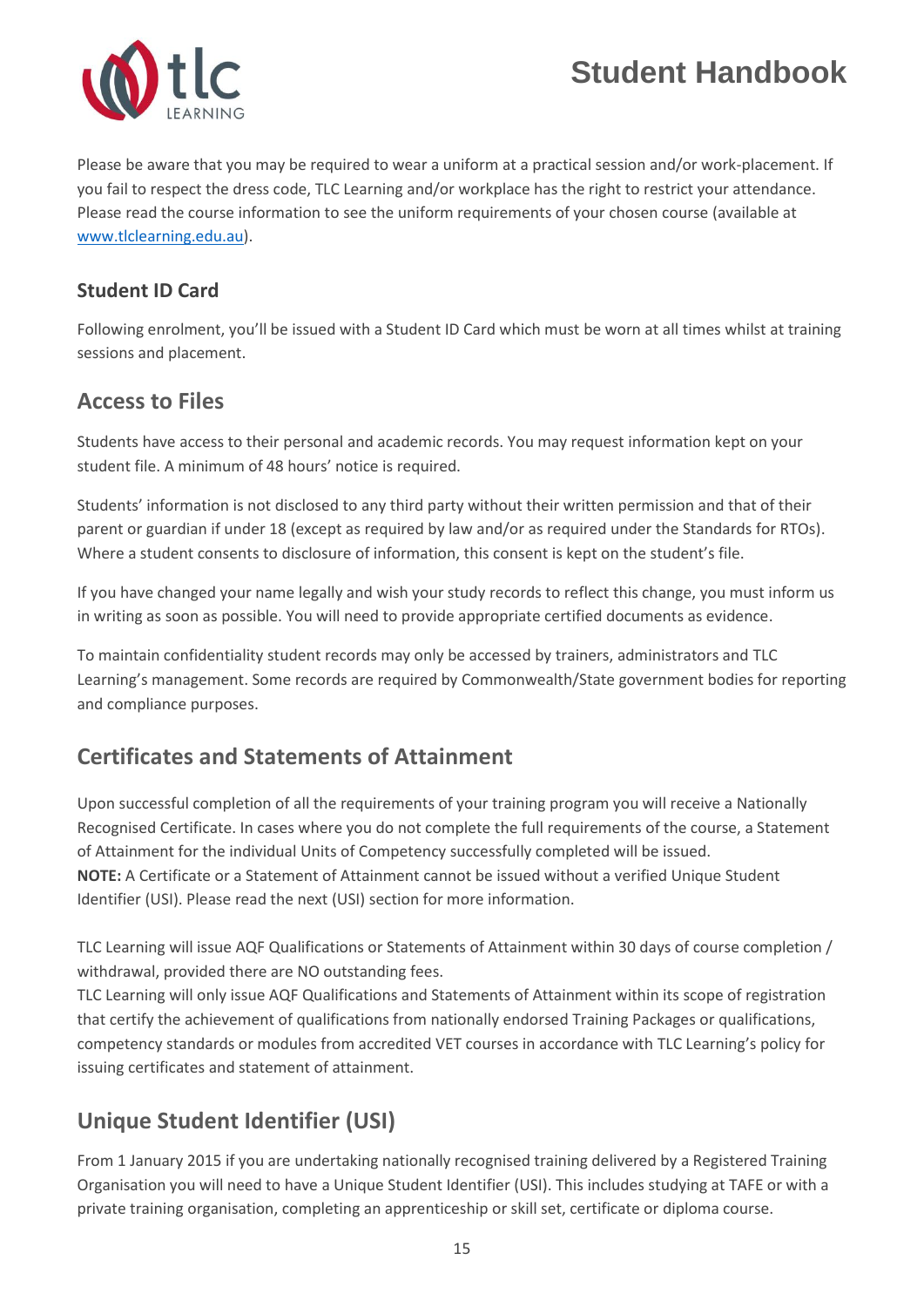

A USI account will contain all your nationally recognised training records and results from 1 January 2015 onwards.

It is free and easy to create your own USI online. Follow simple steps by visitin[g www.usi.gov.au](http://www.usi.gov.au/) or give your written consent to TLC Learning to create your USI on your behalf.

Once you create your USI you will need to give your USI to each training organisation you study with so your training outcomes can be linked and you will be able to:

- view and update your details in your USI account;
- give your training organisation permission to view and/or update your USI account;
- give your training organisation view access to your transcript;
- control access to your transcript; and
- view online and download your training records and results in the form of a transcript which will help you with job applications and enrolment in further training.

### <span id="page-16-0"></span>**Fee and Refunds**

Please visit [www.tlclearning.edu.au](http://www.tlclearning.edu.au/) to view current fees and charges for our courses.

TLC Learning may accept payment of no more than \$1,500 from each individual learner prior to the commencement of a course. Following course commencement, TLC Learning may require payment of additional fees in advance from the learner but only such that at any given time, the total amount required to be paid which is attributable to costs yet to be incurred on behalf of the learner for tuition or other services yet to be delivered to the learner does not exceed \$1,500.

Goods and Services Tax (GST) is not applicable for Tuition Fee (including any Administration/Enrolment fee).

The testamur documentation (e.g. Certificate / Statement of Attainment) may not be issued to a student unless all course fee is paid in full.

The fee for re-issuing testamur documentation is \$30 incl. GST per course per re-issue request, payable on receipt of a written request.

Students can pay the course fee by an approved Payment Plan (only when student is enrolling in a full qualification). This may incur additional fees charged by an external payment-plan provider via direct debit, including but not limited to

- Initial setup fee (student account)
- GST service fee for each successful direct debit transaction
- Rejection or reversal of the payment fee

Refund applications must be completed and submitted to TLC Learning Manager (either by post or via email) for approval.

Approved refunds will be made to applicant's nominated bank account within 28 days of receipt of application and may include a statement explaining how the refund was calculated.

Other fees such as Administration and/or Enrolment fee are Non-Refundable.

Materials/Resources fee is only refundable where these are returned in un-opened and un-damaged condition.

Where a student withdraws from a course, TLC Learning's Withdrawal/Cancellation Form must be completed by the learner along with TLC Learning's Refund Application Form.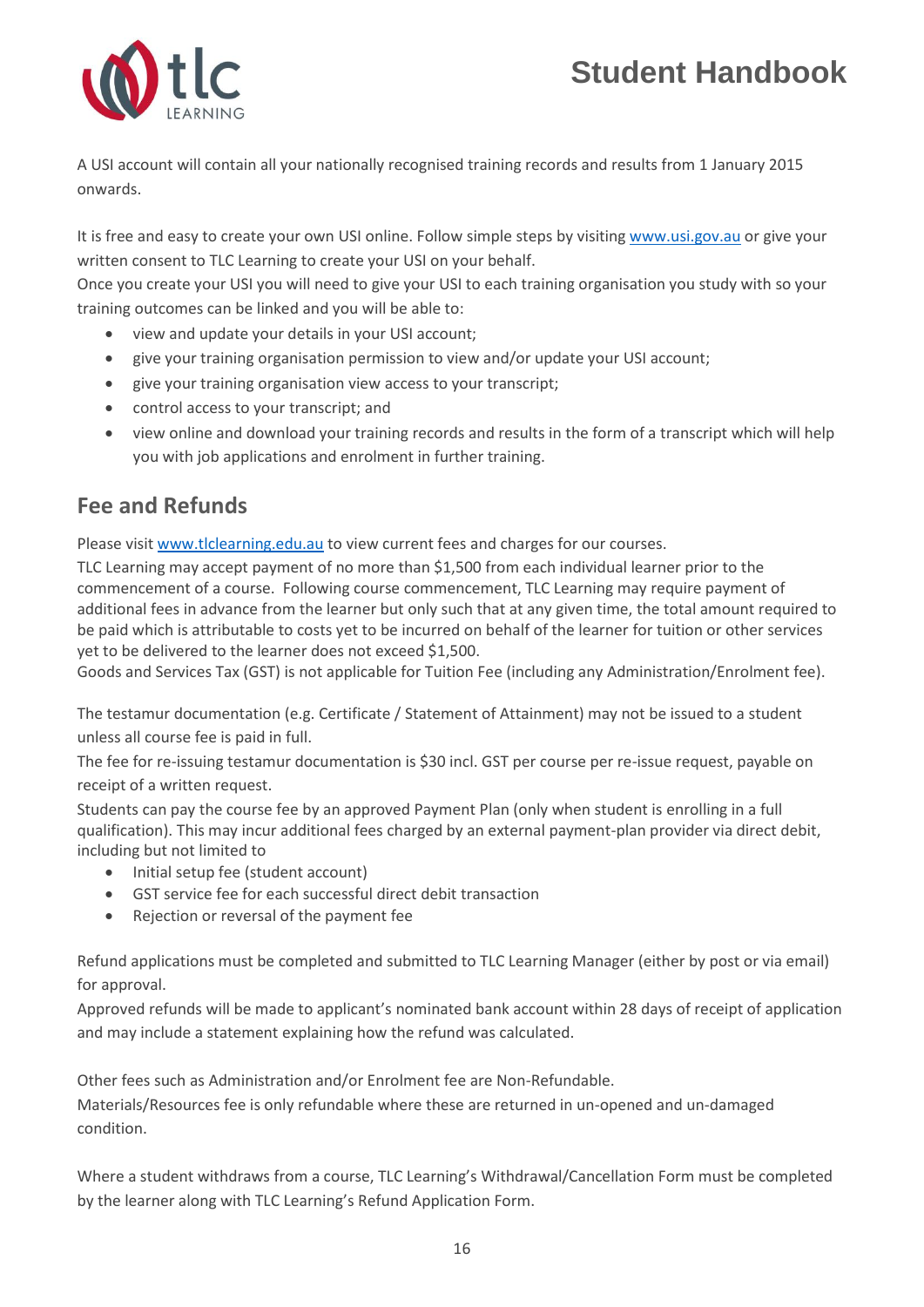

In case of no notification of withdrawal received from the student, the date of last engagement or last correspondence sent to student is considered as a Withdrawal date.

You must read TLC Learning's Fee & Refund Policy and Procedure prior to enrolling in a course of study (available a[t https://www.tlclearning.edu.au/student-information/policies-and-procedures/\)](https://www.tlclearning.edu.au/student-information/policies-and-procedures/).

### <span id="page-17-0"></span>**Complaints and Appeals**

TLC Learning is committed to providing students, staff and other stakeholders the best possible environment to study or work. The organisation understands that on occasion, there may be instances of dissatisfaction and acknowledges that the cause(s) must be addressed and rectified promptly.

As a Registered Training Organisation we are committed to developing and maintaining an effective, timely, fair and equitable complaints and appeals handling system based on the principles of natural justice and procedural fairness.

TLC Learning endeavours to address any and all complaints in a fair, constructive and timely manner. The complainant has the right for their complaint to be heard and for an impartial decision to be made at no cost to themselves. Complainants have the right to appeal a decision.

As part of continuous improvement we identify potential causes of complaints and appeals and take appropriate corrective action to resolve the complaint as well as eliminate or mitigate the likelihood of reoccurrence.

For detailed information, refer to our Complaints and Appeals Policy & Procedure (available at [https://www.tlclearning.edu.au/student-information/policies-and-procedures/\)](https://www.tlclearning.edu.au/student-information/policies-and-procedures/).

### **Student Support**

We provide a comprehensive student support network to ensure that you have the best training experience as work towards completing your study with TLC Learning. Our students support program is intended to empower you through your learning journey. TLC Learning is committed to providing you the support that you need or alternatively referral to other support providers to help you have the best student experience you can. You can get support from TLC Learning by contacting the following and explaining clearly what support you need:

- Talk to your trainer
- Direct email to your trainer
- Direct email to mytraining@tlclearning.edu.au

### <span id="page-17-1"></span>**Student Feedback**

We aim to continually improve our services to students and are committed to listening, and responding to your feedback. Your feedback will be treated with confidentiality.

Here are several ways you can provide feedback or communicate with us:

- Direct email to your educator or TLC Learning Manager
- Survey after your enrolment is finalised
- Survey prior to course completion

### <span id="page-17-2"></span>**Emergencies**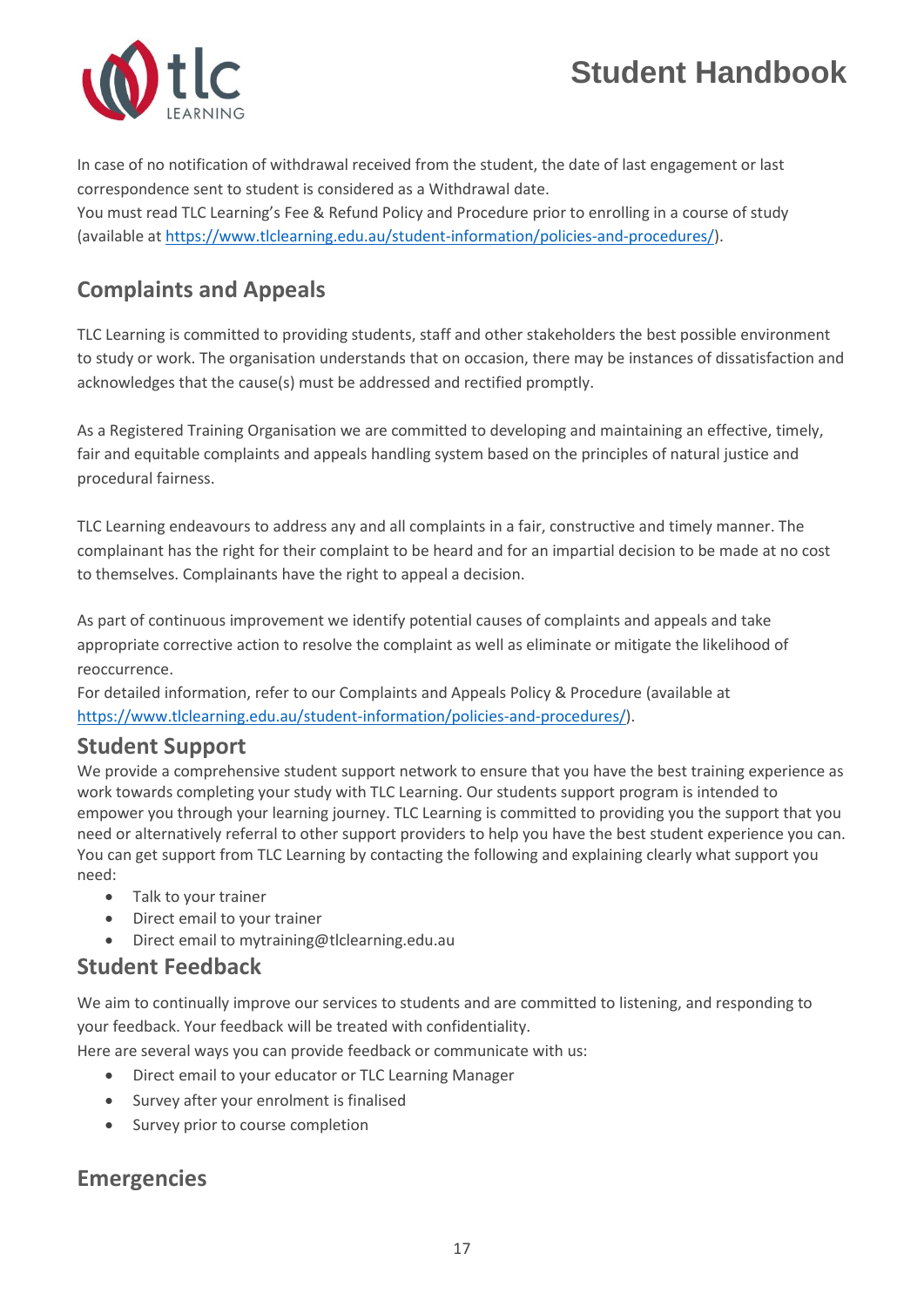

All medical emergencies and accidents involving injury must be reported immediately to our staff in order for the necessary care and medical assistance to be arranged without delay.

If the injury cannot be treated on-site, dial 000 to call an ambulance.

You should stay with the injured person until first aid or medical assistance arrives.

Medicare does not cover ambulance costs. In the unlikely event you need an ambulance to take you to hospital, you will be responsible for the ambulance charges.

Students and staff are all responsible for reporting any hazards that may cause injury or damage. Please report hazards or near misses to staff as soon as possible.

Should you have a health condition that may be critical under certain conditions or at certain times, please advise either your educator and/or the workplace coordinator before you commence your course and/or placement as soon as you become aware of your condition. All information is required to enable us to provide support in an emergency situation and will be treated as confidential. This information may also be important for your safe participation in work placements.

### <span id="page-18-0"></span>**General Information**

#### **IT Requirements**

You will be required to use computers / tablets and/or other devices. A basic understanding of how to use the following is essential:

- Windows and/or Mac computer
- File management system (opening, editing and saving files, uploading and downloading from internet)
- Microsoft Office
- Internet browsing / searches
- Send / receive emails

You may also be required to bring your own suitable device and be responsible for all antivirus and other digital security protection for your device.

Wi-Fi is available for all students at training locations at no additional costs.

#### **Children on site**

Children are not permitted in training rooms, practical sessions and on work-placements.

#### **Counselling**

Counselling is available for a range of issues and practical difficulties you might experience including career decisions, personal issues, course and study difficulties and grievance / mediation issues.

All counselling is private and confidential. Any concerns can be discussed without fear of judgment or criticism. Your educator and course coordinator are available to assist you.

#### **Lost property**

To assist in the identification and return of lost property, please mark all your personal belongings with your name. You are encouraged not to leave valuables unattended and we accept no liability for loss or damage to your personal property.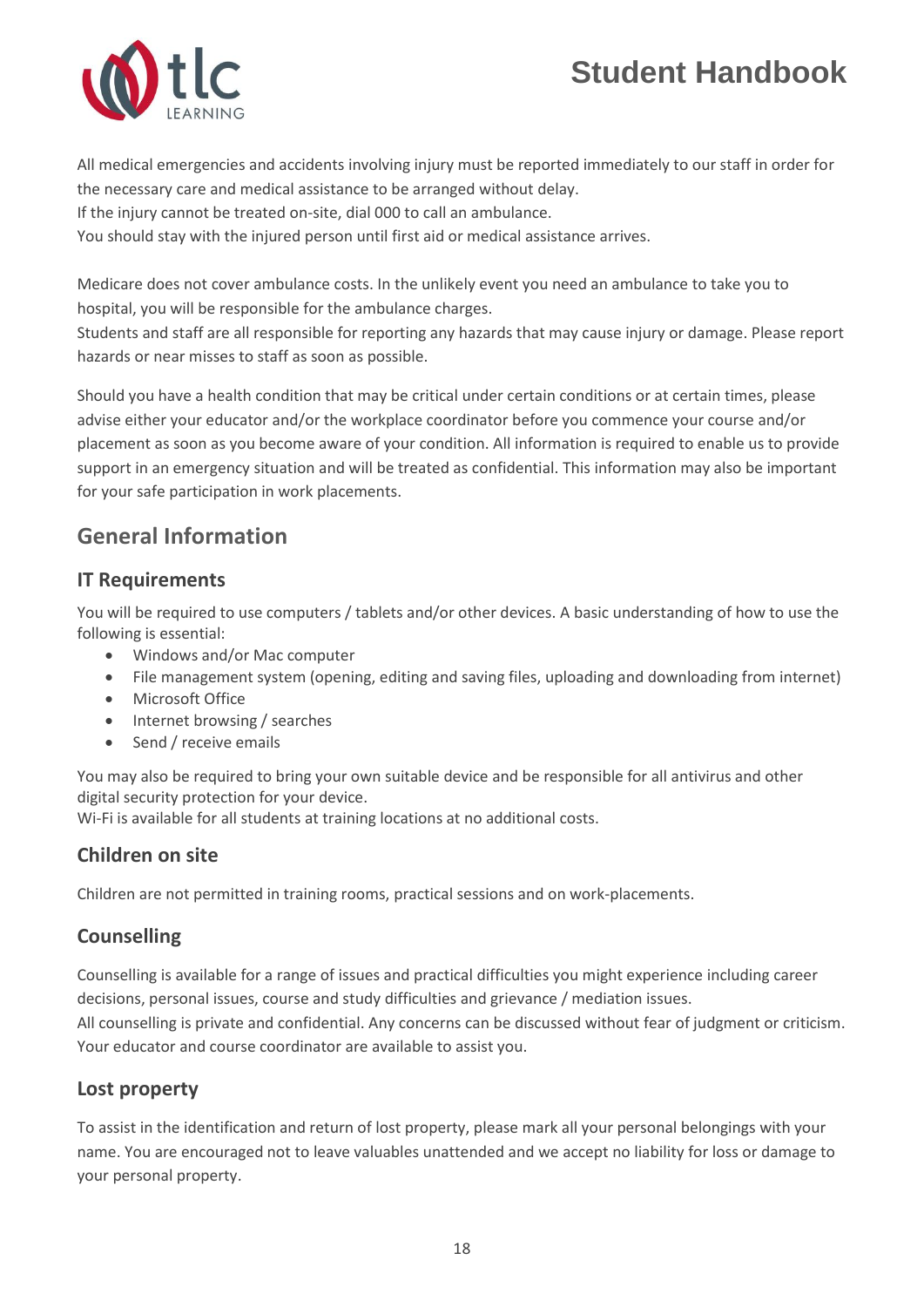

#### **Student facilities**

Tea and coffee making facilities are provided at no cost. You may choose to bring lunch or buy lunch off site.

Food is not to be consumed in training rooms.

Please keep these facilities tidy and free from rubbish at all times.

### <span id="page-19-0"></span>**TLC Learning Privacy Statement**

TLC Learning is committed to protecting the privacy of your personal information. This statement explains how we handle your personal information.

Where we use the words 'we' and 'us' in this document, it means TLC Learning.

#### **Your Personal Information**

In order to provide you with training and associated services we may need to collect personal information such as your name, address, employment history, job seeker identification number, qualifications, driver's license, police check, etc.

If you decline to provide your personal information, TLC Learning may not be able to:

- Provide the product of service you requested, or
- Enter into a business partnership/relationship with you.

#### **Collection of personal information**

Where practicable, we will endeavour to collect personal information directly from you.

Where services are provided on behalf of a Commonwealth and/or State Government, we may collect personal information from such Government departments and agencies, this includes collecting information to enable us to create a Unique Student Identifier on your behalf, and TLC Learning will obtain your written consent before undertaking this process.

For Victorian students under the age of 25 we will collect information from you which will allow us to obtain your Victorian Student Number (VSN) a requirement by the Victorian State Government. We may also need to collect personal information from other third parties with or without your direct involvement or consent, such as an employer. However, this will not include sensitive information**.**

#### **Use and disclosure**

Every effort will be taken by us to ensure that the information you provide remains private and is used only for the purposes you agree to.

We will only disclose personal information to a third party where one or more of the following apply:

- You have given consent (verbal or written)
- It is authorized or required by law, or necessary for enforcement of law
- It will protect the rights, property or personal safety of another person
- The assets and operations of the RTO business are transferred

#### **Access to personal information**

You can access the personal information we hold on you, except when Government legislation requires or authorizes the refusal of access.

To access your personal information you will need to complete a Request to Access Records Form and describe the information you wish to view and submit it to the Manager – TLC Learning. You will also be required to provide proof of identification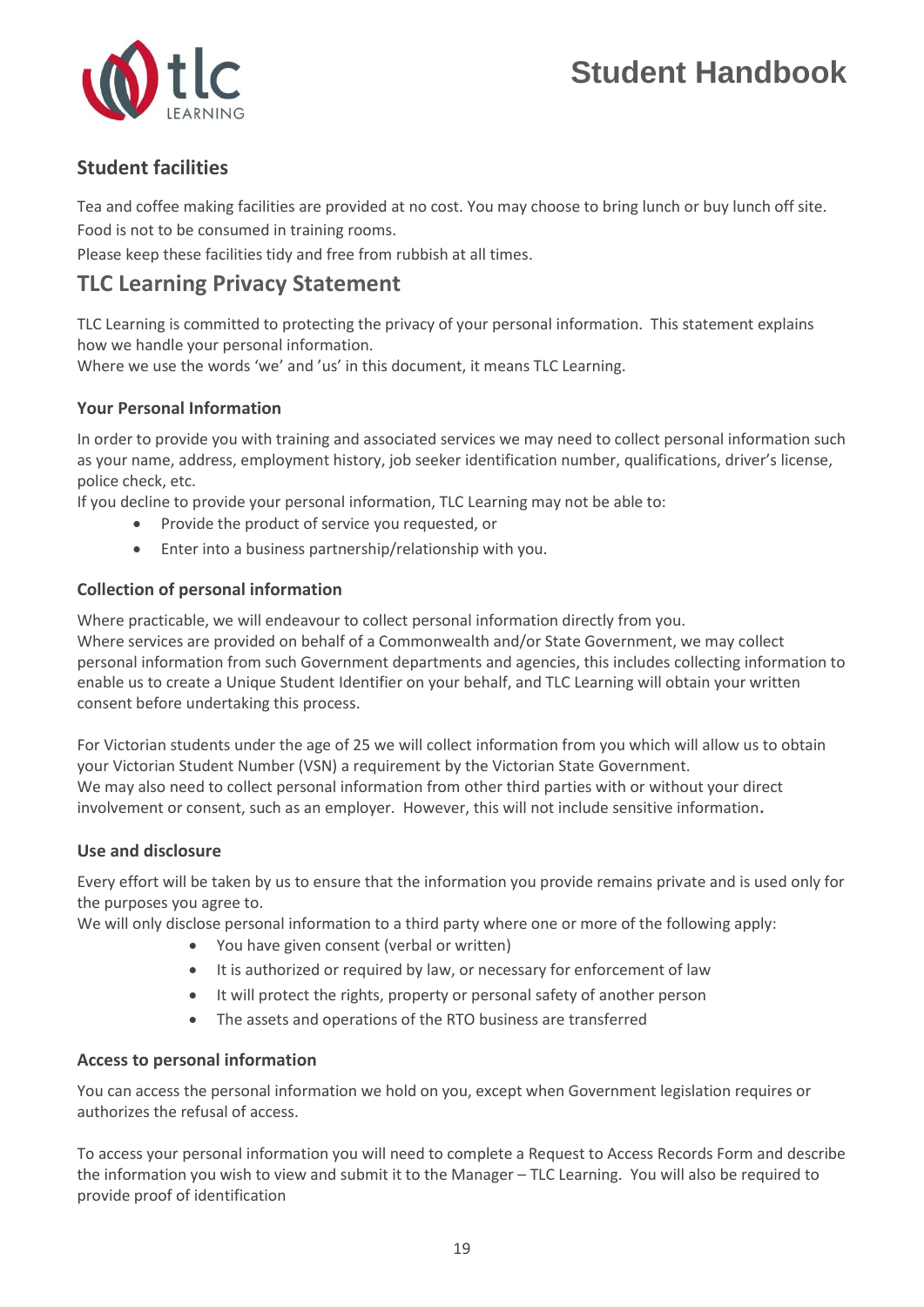

#### **Storage & Security**

We will take reasonable steps to maintain the privacy and security of personal information. We ensure this by having security measures such as:

- Storing electronic information on a secure server with restricted access
- Storing paper-based documents securely on our premises

We will take reasonable steps to destroy or permanently de-identify personal information when it is no longer required for any purpose.

#### **Resolving privacy concerns**

If you wish to raise a concern about a privacy matter, please refer to Complaints and Appeals Policy and complete a Complaint/Appeals form and send it to the Manager – TLC Learning to investigate.

To access TLC Learning's Privacy and Confidentiality Policy and Procedure, please visit [www.tlclearning.edu.au.](http://www.tlclearning.edu.au/)

#### **Student Responsibilities**

When To Contact Your Educator:

You can contact your educator through email at any time. You may call or text your educator during business hours (9am - 5pm Monday to Friday). If they are busy at the time, they will get back to you within two business days.

#### Missed Classes:

If you are unable to attend a class, you need to notify your educator as soon as possible. In most instances, you can attend the following class in order to catch up.

If you cannot attend the following, it is your responsibility to plan to talk to your educator about alternative arrangements for catch up

#### Pre-Reading

Most sessions will require pre-reading to complete before you come to class. You will be notified by your educator when you need to do so.

#### Planning your study

In order to get the best out of your training session, it is always important to plan ahead and be sure of what the expectations for that session are. Documenting your plan will help you remember what needs to be done. Please see below some templates that you can use to plan for your sessions**.**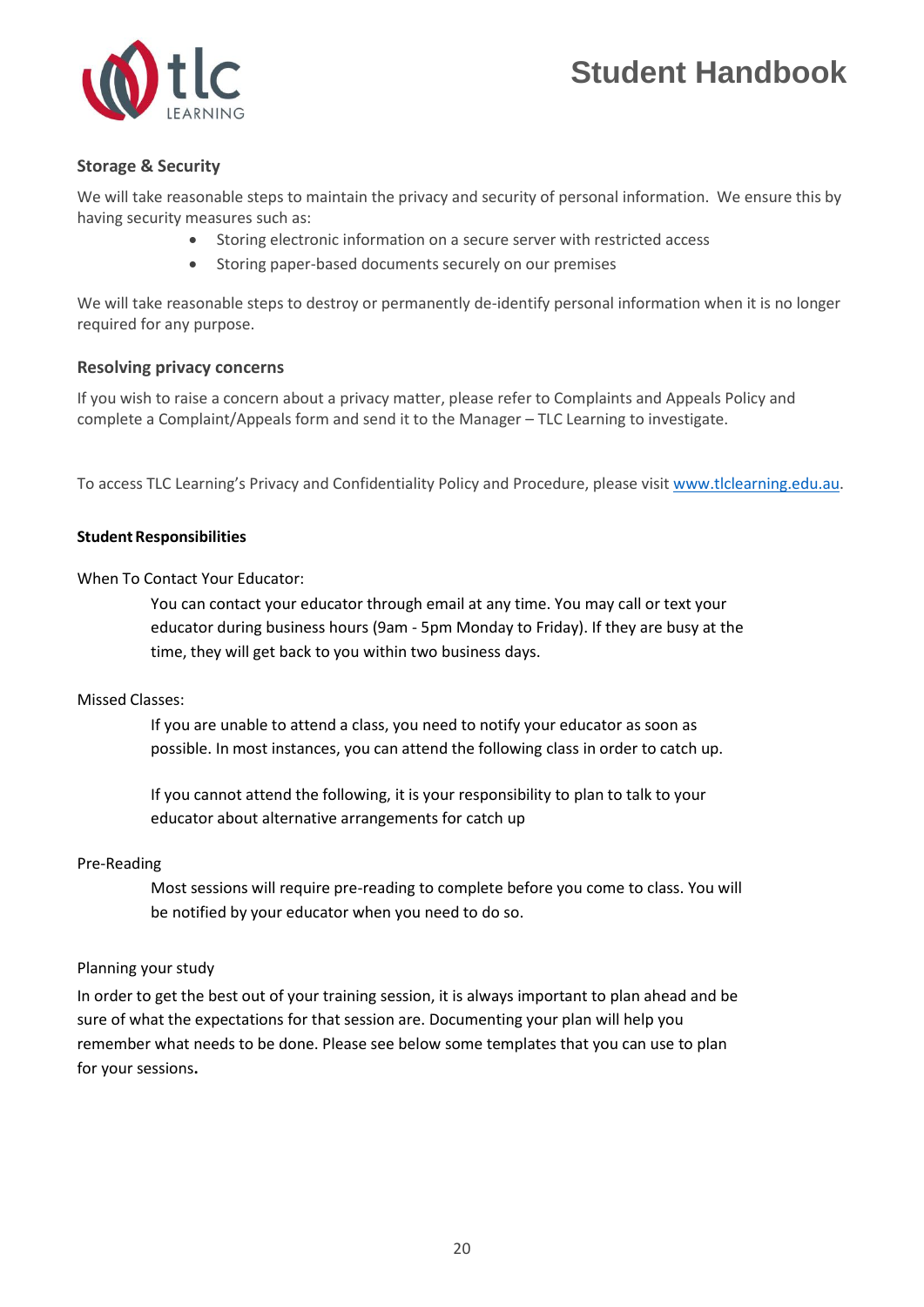

**Session 1 Planner**

Preparation for this session: Work due in this session: Assessments received this session: Homework from this session: Ongoing work: Any other notes: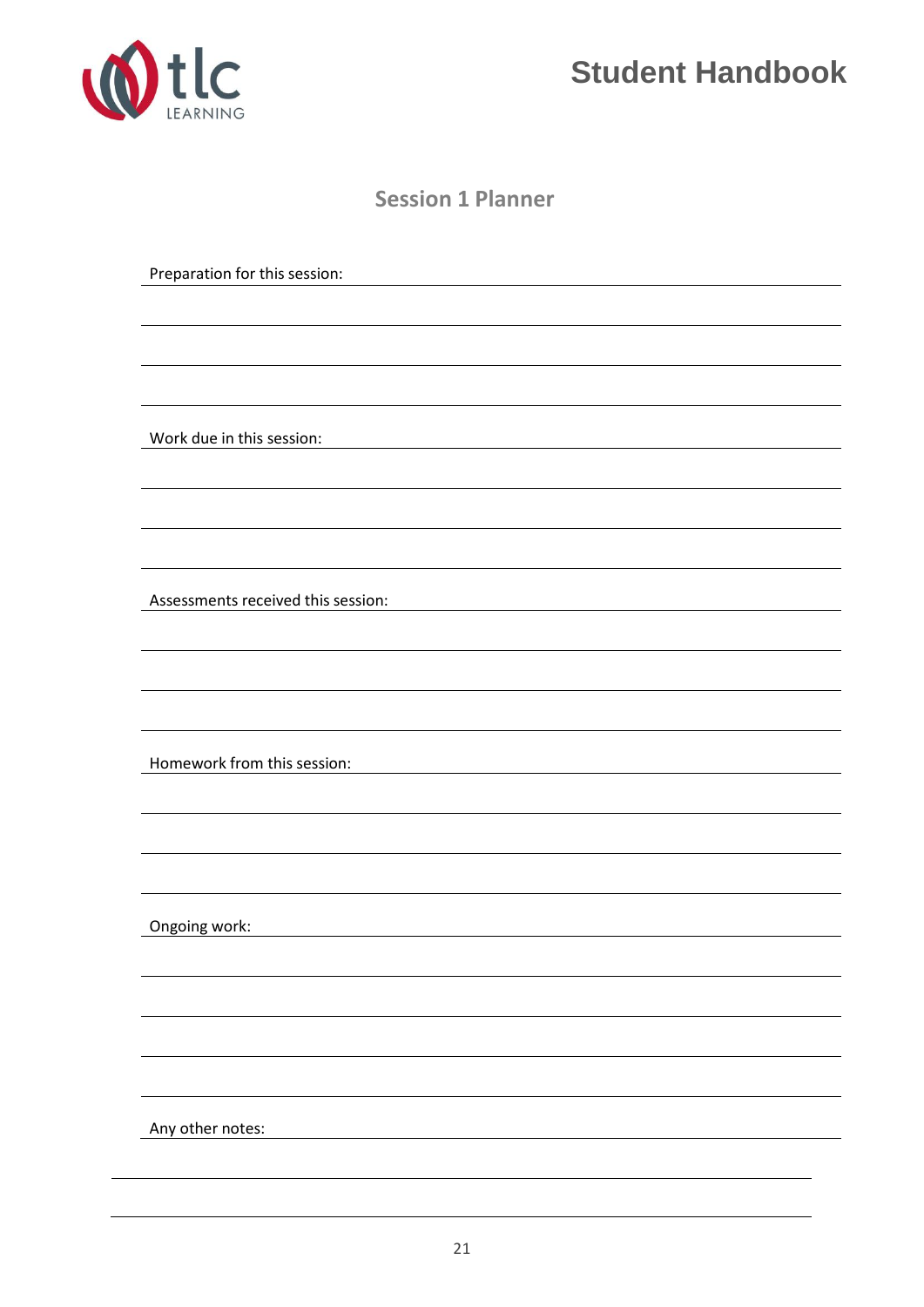

**Session 2 Planner**

Preparation for this session:

Work due in this session:

Assessments received this session:

Homework from this session:

Ongoing work:

Any other notes: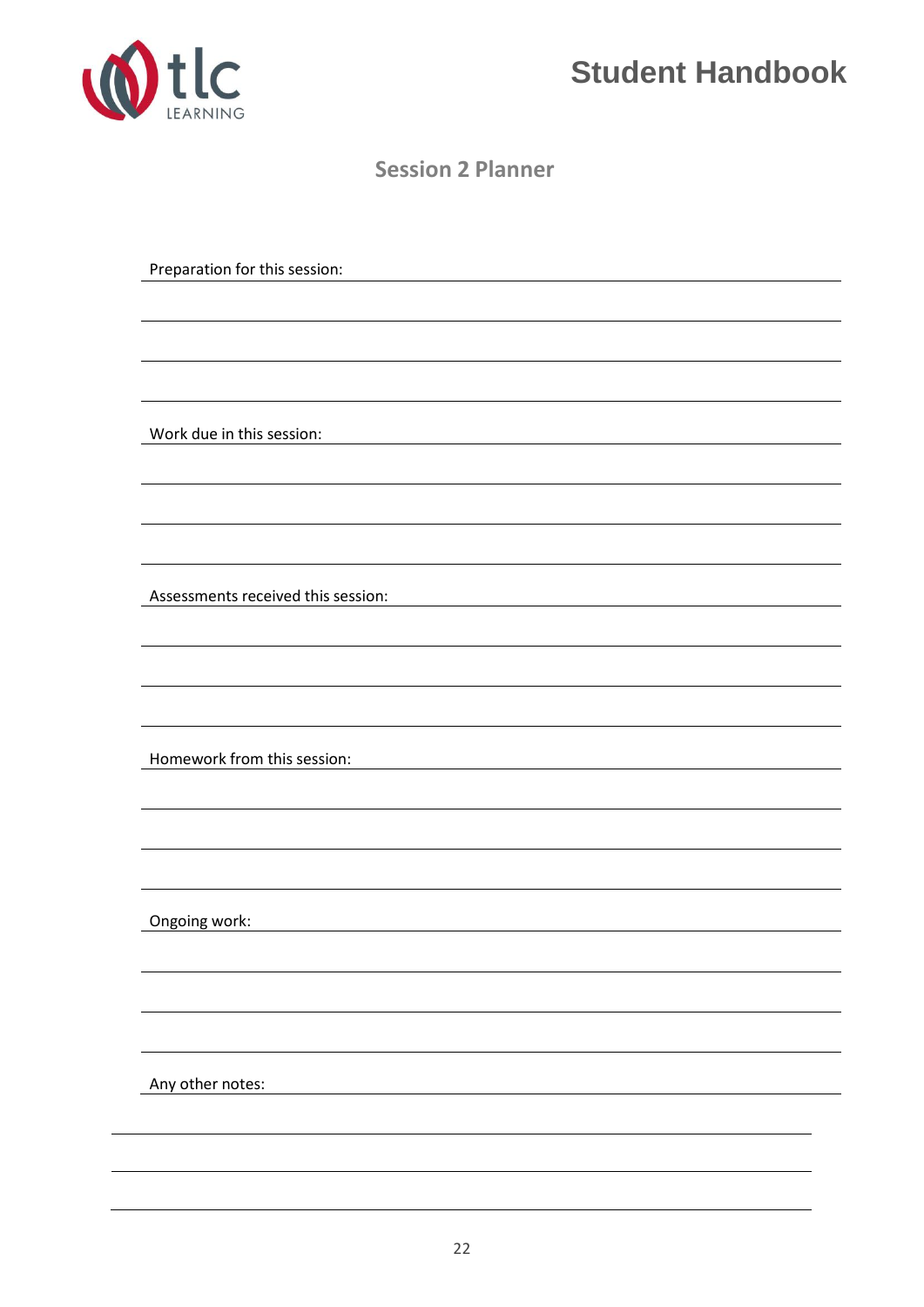

**Session 3 Planner**

Preparation for this session:

Work due in this session:

Assessments received this session:

Homework from this session:

Ongoing work:

Any other notes: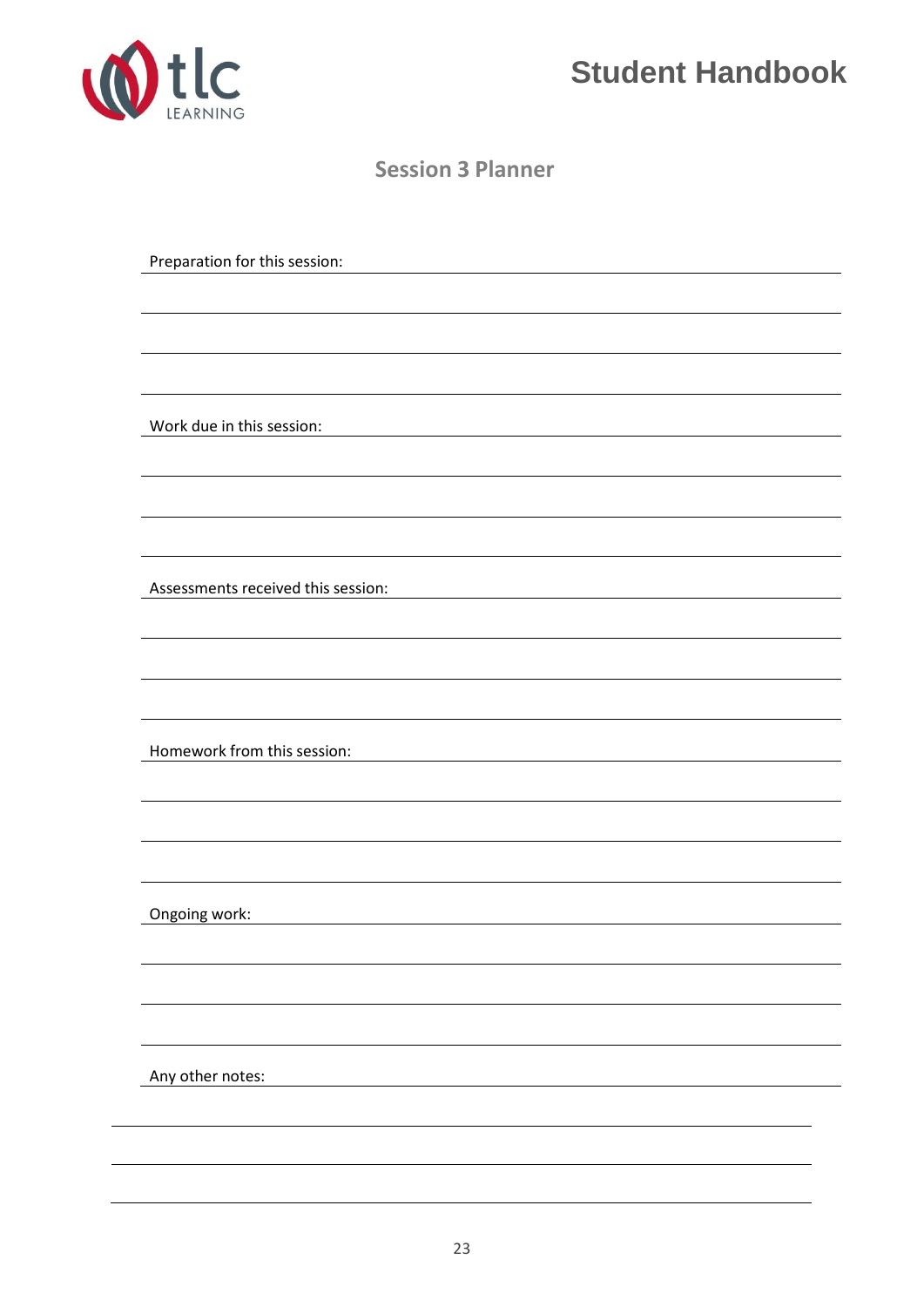

**Session 4 Planner**

Preparation for this session:

Work due in this session:

Assessments received this session:

Homework from this session:

Ongoing work:

Any other notes: